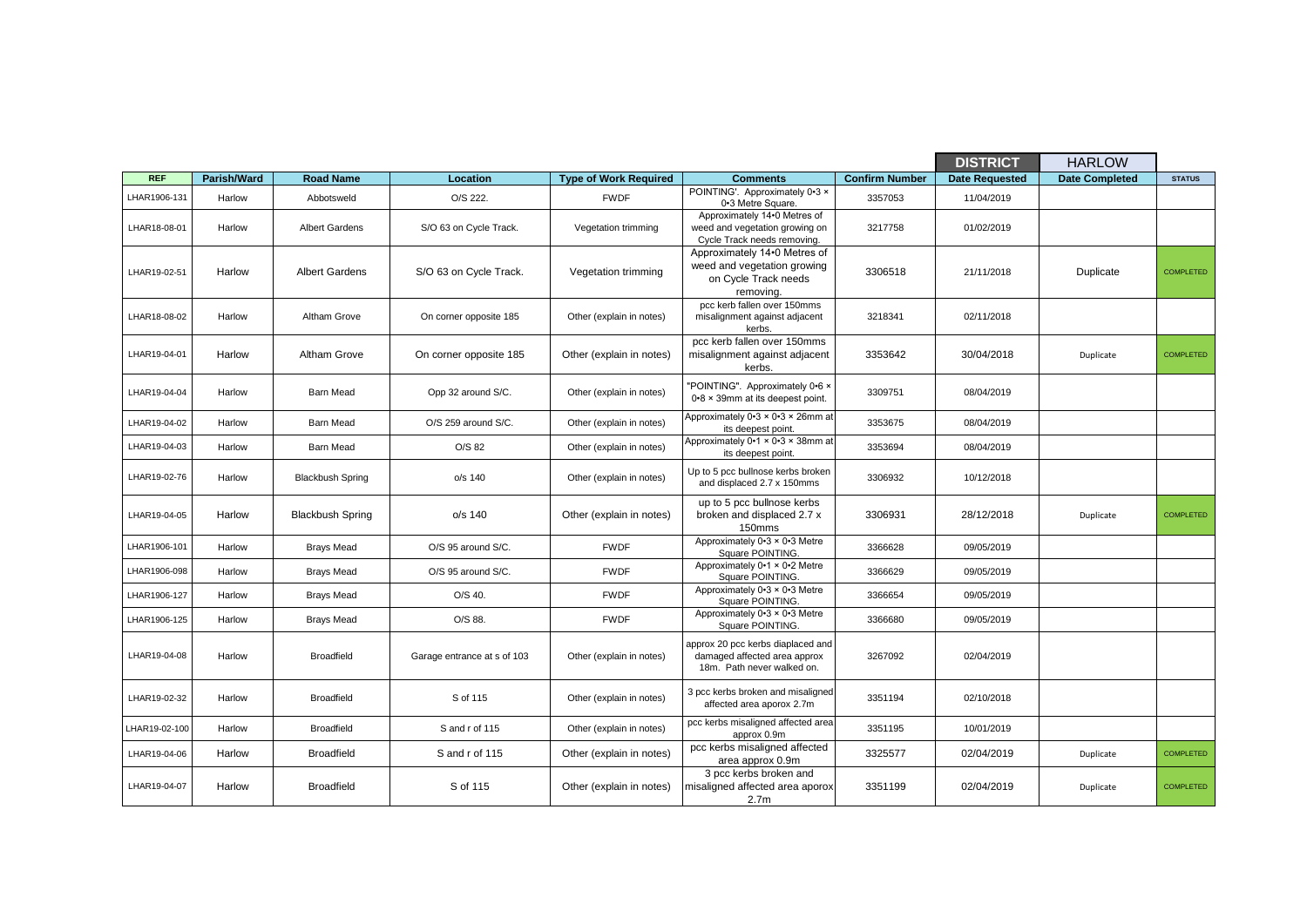| LHAR19-02-97 | Harlow | <b>Broomfield</b>   | Either s of I c 93                                                           | Other (explain in notes) | several sections of broken and<br>displaced pcc kerbs along verge<br>and at kerbline for collecting and<br>disposal                                                              | 3261154 | 19/12/2018 |            |                   |
|--------------|--------|---------------------|------------------------------------------------------------------------------|--------------------------|----------------------------------------------------------------------------------------------------------------------------------------------------------------------------------|---------|------------|------------|-------------------|
| LHAR19-04-11 | Harlow | <b>Broomfield</b>   | o/s <sub>55</sub>                                                            | Other (explain in notes) | 2 quadrant kerb and adjacent pcc<br>kerb broken and displaced. Total<br>length approx 1m                                                                                         | 3292323 | 03/04/2019 |            |                   |
| LHAR19-02-08 | Harlow | <b>Broomfield</b>   | S of 1c                                                                      | Other (explain in notes) | pcc kerbs displaced on kerbline ir<br>laying on verge for collection                                                                                                             | 3308644 | 05/09/2018 |            |                   |
| LHAR19-04-10 | Harlow | <b>Broomfield</b>   | Either s of I c 93                                                           | Other (explain in notes) | several sections of broken and<br>displaced pcc kerbs along<br>verge and at kerbline for<br>collecting and disposal                                                              | 3292325 | 05/09/2018 | Duplicate  | <b>COMPLETED</b>  |
| LHAR19-04-09 | Harlow | <b>Broomfield</b>   | S of 1c                                                                      | <b>KBMS</b>              | pcc kerbs displaced on kerbline<br>ir laying on verge for collection                                                                                                             | 3308758 | 05/09/2018 | Duplicate  | <b>COMPLETED</b>  |
| LHAR19-04-13 | Harlow | <b>Burnt Mill</b>   | S of Kenex and opposite unit 18                                              | Other (explain in notes) | approx 3.7m concrete radius kerbs<br>missing and damaged. Vehicle<br>overrun.                                                                                                    | 3290475 | 05/03/2019 |            |                   |
| LHAR19-04-12 | Harlow | <b>Burnt Mill</b>   | From I c 3660 to 3659 ag s of<br>entrancd to car Wash and Valeting<br>centre | Other (explain in notes) | damaged and broken footway<br>along kerbline vehicle overrun pcc<br>kerbs missing and dislodged<br>additionally affected area approx<br>30.9 x 0.8 at widest x 50mms in<br>parts | 3293298 | 05/03/2019 |            |                   |
| LHAR19-02-73 | Harlow | <b>Bush Fair</b>    | S/O LloydsBank.                                                              | Other (explain in notes) | pointing Approximately 0.2 x<br>1.4 x 58mm at its deepest.                                                                                                                       | 3299636 | 07/12/2018 | 15/03/2019 | <b>COMPLETED</b>  |
| LHAR19-02-94 | Harlow | <b>Bush Fair</b>    | Near L/C: 2806                                                               | Other (explain in notes) | Tree grill needs making safe.                                                                                                                                                    | 3299639 | 18/12/2018 | 27/03/2019 | <b>COMPLETED</b>  |
| LHAR19-02-14 | Harlow | <b>Bush Fair</b>    | 6 Metres from L/C: 7177.                                                     | Other (explain in notes) | Pointing Approximately 0.1 x<br>$0.6 \times 50$ mm at its deepest<br>point.                                                                                                      | 3299742 | 11/09/2018 | 14/02/2019 | <b>COMPLETED</b>  |
| LHAR19-04-14 | Harlow | <b>Bush Fair</b>    | S/O Lloyds Bank.                                                             | Other (explain in notes) | Approximately 0.2 x 1.4 x<br>58mm at its deepest.                                                                                                                                | 3312992 | 20/11/2018 | 15/03/2019 | <b>COMPLETED</b>  |
| LHAR19-04-15 | Harlow | <b>Bush Fair</b>    | Near L/C: 2806                                                               | Other (explain in notes) | Tree grill needs making safe.                                                                                                                                                    | 3320794 | 21/11/2018 | 27/03/2019 | <b>COMPLETED</b>  |
| LHAR1906-049 | Harlow | <b>Bushey Croft</b> | Opp 13.                                                                      | <b>VRGE</b>              | Approximately 1.0 × 4.0 × 150mm<br>at its deepest point.                                                                                                                         | 3371090 | 16/05/2019 |            |                   |
| LHAR19-04-16 | Harlow | <b>Bynghams</b>     | R/O 73.                                                                      | Weeding                  | Overgrown Moss covering<br>footway.                                                                                                                                              | 3226192 | 04/01/2019 | Duplicate  | COMPLETED         |
| LHAR19-04-18 | Harlow | <b>Bynghams</b>     | S/O 1.                                                                       | <b>RSDM</b>              | 'No Through Road'. Road sign<br>has Faded.                                                                                                                                       | 3283536 | 04/01/2019 |            | <b>UNSUITABLE</b> |
| LHAR19-02-60 | Harlow | <b>Bynghams</b>     | S/O 60.                                                                      | Weeding                  | Moss covering most of the<br>footway                                                                                                                                             | 3311474 | 23/11/2018 |            |                   |
| LHAR18-08-04 | Harlow | <b>Bynghams</b>     | R/O 73.                                                                      | Weeding                  | Overgrown Moss covering footway.                                                                                                                                                 | 3320795 | 04/10/2018 |            |                   |
| LHAR19-04-19 | Harlow | <b>Bynghams</b>     | S/O 34.                                                                      | <b>RSDM</b>              | No Through Road sign faded /<br>damaged.                                                                                                                                         | 3312990 | 04/01/2019 |            | <b>UNSUITABLE</b> |
| LHAR19-04-17 | Harlow | <b>Bynghams</b>     | S/O 60.                                                                      | Weeding                  | Moss covering most of the<br>footway.                                                                                                                                            | 3322965 | 04/01/2019 | Duplicate  | <b>COMPLETED</b>  |
| LHAR19-04-20 | Harlow | Cambridge Road      | Opposite I c 4615 approaching<br>entrance to Fedex building                  | Other (explain in notes) | section of pcc kerb broken and<br>extending into carriageway by<br>approx 60mms                                                                                                  | 3259931 | 11/02/2019 | Duplicate  | <b>COMPLETED</b>  |
| LHAR19-02-21 | Harlow | Cambridge Road      | Opposite I c 4615 approaching<br>entrance to Fedex building                  | Other (explain in notes) | section of pcc kerb broken and<br>extending into carriageway by<br>approx 60mms                                                                                                  | 3304590 | 11/09/2018 |            |                   |
| LHAR19-02-20 | Harlow | Chamberlain Close   | R/O 18.J/W Minton Lane.                                                      | Vegetation trimming      | Overgrown vegetation causing<br>site line issue.                                                                                                                                 | 3259981 | 11/09/2018 | 15/03/2019 | <b>COMPLETED</b>  |
| LHAR19-04-23 | Harlow | Chippingfield       | O/S 73 / 75.                                                                 | Other (explain in notes) | Remove illegal Tarmac ramp.                                                                                                                                                      | 3336571 | 15/02/2019 |            |                   |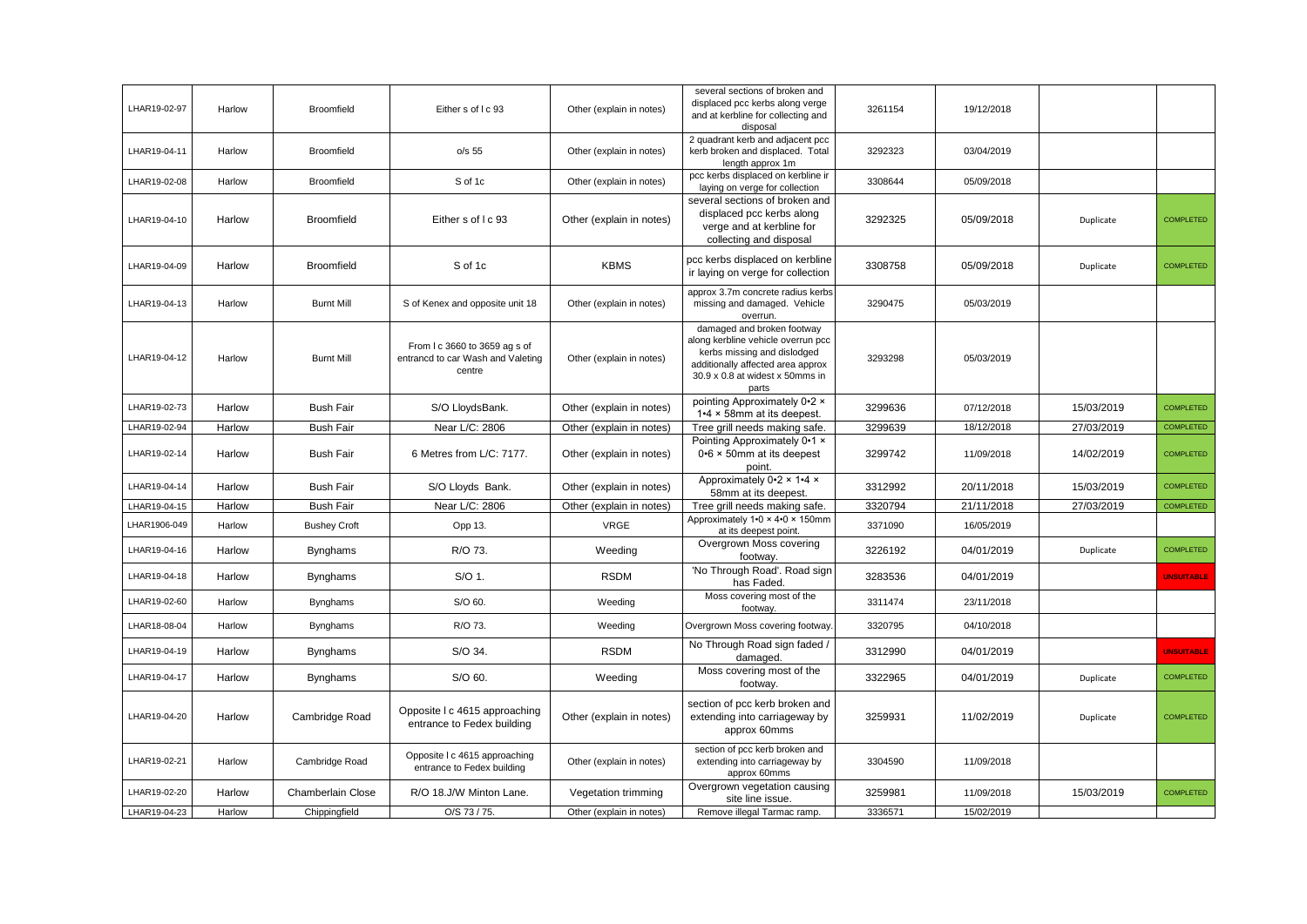| LHAR19-04-22 | Harlow | Chippingfield         | O/S 78.                                         | Other (explain in notes) | Approximately 0.1 x 0.1 Metre<br>square. 'POINTING'.                                                                     | 3353231  | 15/02/2019 | 02/05/2019 | COMPLETED        |
|--------------|--------|-----------------------|-------------------------------------------------|--------------------------|--------------------------------------------------------------------------------------------------------------------------|----------|------------|------------|------------------|
| LHAR19-04-21 | Harlow | Chippingfield         | Opp 96.                                         | Other (explain in notes) | 1 x 125 x 255mm H/B Radius<br>Kerbstone damaged 'Pointing'.                                                              | 20379433 | 15/02/2019 | 02/05/2019 | COMPLETED        |
| LHAR18-08-09 | Harlow | Church End            | From R/O 123 to Brookside.                      | Weeding                  | Moss on entire Footway.                                                                                                  | 3336561  | 11/06/2018 |            |                  |
| LHAR19-02-36 | Harlow | Church Langley Way    | Btwn A414 and London rd                         | Vegetation trimming      | veg brambles encroaching onto<br>fw 1.0x90.0M approx dbm                                                                 | 3292324  | 26/10/2018 | 26/03/2019 | <b>COMPLETED</b> |
| LHAR1906-094 | Harlow | Church Leys           | O/S 94.                                         | <b>FWDF</b>              | Approximately $0.3 \times 0.4 \times 30$ mm<br>'POINTING' at its deepest point.                                          | 3371788  | 20/05/2019 |            |                  |
| LHAR1906-091 | Harlow | Church Leys           | O/S 93.                                         | <b>FWDF</b>              | Approximately 0-3 × 0-4 × 25mm<br>'POINTING' at its deepest point.                                                       | 3371789  | 20/05/2019 |            |                  |
| LHAR1906-112 | Harlow | Church Leys           | O/S 88.                                         | <b>FWDF</b>              | Approximately $0.3 \times 0.4 \times 30$ mm<br>'POINTING' at its deepest point.                                          | 3371790  | 20/05/2019 |            |                  |
| LHAR1906-017 | Harlow | Church Leys           | O/S 89.                                         | <b>FWDF</b>              | Approximately $0.3 \times 0.4 \times 25$ mm<br>'POINTING' at its deepest point.                                          | 3371791  | 20/05/2019 |            |                  |
| LHAR1906-010 | Harlow | Church Leys           | O/S 90.                                         | <b>FWDF</b>              | Approximately 0-3 × 0-4 × 27mm<br>'POINTING' at its deepest point.                                                       | 3371792  | 20/05/2019 |            |                  |
| LHAR1906-028 | Harlow | Church Leys           | O/S 84.                                         | <b>FWDF</b>              | Approximately 0-3 × 0-4 × 30mm<br>'POINTING' at its deepest point.                                                       | 3371798  | 20/05/2019 |            |                  |
| LHAR1906-012 | Harlow | Church Leys           | O/S 54.                                         | <b>FWDF</b>              | Approximately 0.3 x 0.4 x 22mm<br>'POINTING' at its deepest point.                                                       | 3371805  | 20/05/2019 |            |                  |
| LHAR1906-009 | Harlow | Church Leys           | O/S 57.                                         | <b>FWDF</b>              | Approximately 0-4 × 0-4 × 28mm<br>'POINTING' at its deepest point.                                                       | 3371806  | 20/05/2019 |            |                  |
| LHAR1906-027 | Harlow | Church Leys           | O/S 58.                                         | <b>FWDF</b>              | Approximately $0.4 \times 0.4 \times 30$ mm<br>'POINTING' at its deepest point.                                          | 3371808  | 20/05/2019 |            |                  |
| LHAR1906-008 | Harlow | Church Leys           | O/S 52.                                         | <b>FWDF</b>              | Approximately $0.4 \times 0.4 \times 27$ mm<br>'POINTING' at its deepest point.                                          | 3371810  | 20/05/2019 |            |                  |
| LHAR1906-011 | Harlow | Church Leys           | O/S 51.                                         | <b>FWDF</b>              | Approximately 0.3 × 0.4 × 25mm<br>'POINTING' at its deepest point.                                                       | 3371812  | 20/05/2019 |            |                  |
| LHAR1906-013 | Harlow | Church Leys           | O/S 48.                                         | <b>FWDF</b>              | Approximately 0-4 × 0-7 × 26mm<br>'POINTING' at its deepest point.                                                       | 3371813  | 20/05/2019 |            |                  |
| LHAR1906-014 | Harlow | Church Leys           | O/S 46.                                         | <b>FWDF</b>              | Approximately 0.3 × 0.4 × 30mm<br>'POINTING' at its deepest point.                                                       | 3371815  | 20/05/2019 |            |                  |
| LHAR19-02-37 | Harlow | Churchfield           | Footway leading to garages between<br>97 and 98 | Other (explain in notes) | approx 13.5m pcc kerbs displaced,<br>missing and damaged.Kerbs are<br>spread throughout the length of the<br>footway     | 3305877  | 26/10/2018 |            |                  |
| LHAR19-04-24 | Harlow | Churchfield           | Footway leading to garages<br>between 97 and 98 | Other (explain in notes) | approx 13.5m pcc kerbs<br>displaced, missing and<br>damaged. Kerbs are spread<br>throughout the length of the<br>footway | 3336600  | 11/12/2018 | Duplicate  | <b>COMPLETED</b> |
| LHAR19-02-50 | Harlow | <b>Coalport Close</b> | S/O 30 around S/C.                              | Other (explain in notes) | Pointing - Approximately 0.8 x<br>$1.2 \times 32$ mm at its deepest<br>point.Block Paving.                               | 3261172  | 21/11/2018 | 14/02/2019 | <b>COMPLETED</b> |
| LHAR19-02-11 | Harlow | <b>Coalport Close</b> | O/S 209.                                        | Other (explain in notes) | Pointing Approximately 0.1 x<br>$0.2 \times 60$ mm at its deepest point<br>pointing.                                     | 3330422  | 11/09/2018 | 14/02/2019 | <b>COMPLETED</b> |
| LHAR19-04-25 | Harlow | Coppice Hatch         | R/o/shops by garages.                           | Other (explain in notes) | "POINTING". Approximately 0.2 x<br>5.0 × 41mm at its deepest point.                                                      | 3293297  | 05/04/2019 |            |                  |
| LHAR19-04-28 | Harlow | Copse Hill            | O/S 105.                                        | Weeding                  | Moss covering most of the<br>footway.                                                                                    | 3293296  | 01/03/2019 |            |                  |
| LHAR19-04-27 | Harlow | Copse Hill            | Between 118 - 119.                              | Other (explain in notes) | Moss covering most of the footway.                                                                                       | 3300321  | 01/03/2019 |            |                  |
| LHAR19-04-26 | Harlow | Copse Hill            | O/S 111 - 112.                                  | Weeding                  | Moss covering most of the footway.                                                                                       | 3320118  | 01/03/2019 |            |                  |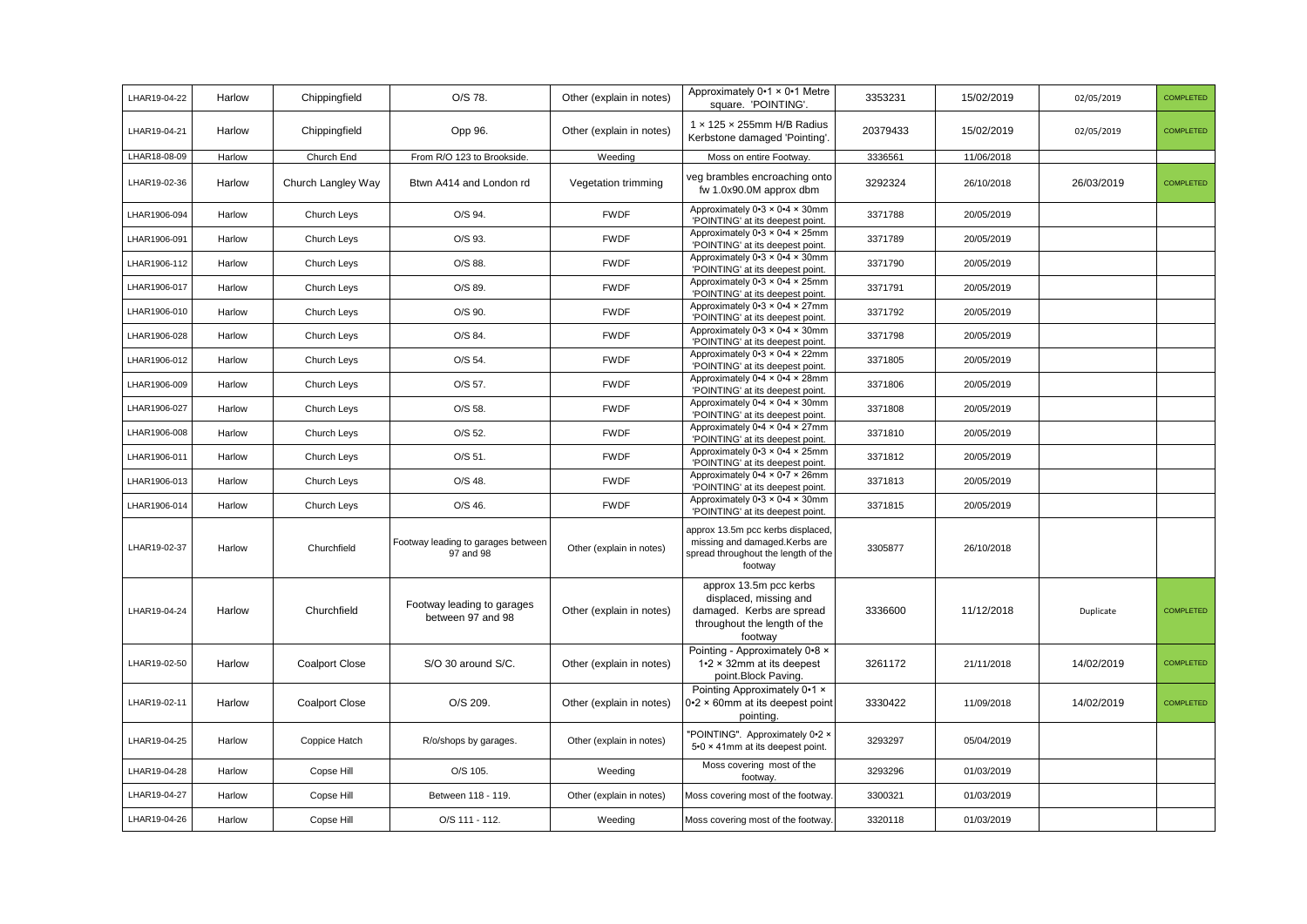| LHAR19-04-29  | Harlow | Copse Hill            | O/S 91.                                            | Weeding                      | Moss covering most of the footway.                                                                                 | 3325533 | 01/03/2019 |                              |                            |
|---------------|--------|-----------------------|----------------------------------------------------|------------------------------|--------------------------------------------------------------------------------------------------------------------|---------|------------|------------------------------|----------------------------|
| LHAR19-02-44  | Harlow | Davenport             | R/o no 42.                                         | Vegetation trimming          | Tree branches obscuring street<br>lampLC 8948. ?                                                                   | 3268183 | 02/11/2018 | 27/03/2019                   | <b>COMPLETED</b>           |
| LHAR19-02-115 | Harlow | Davenport             | R/o no 80.                                         | Vegetation trimming          | Tree branches obscuring street<br>lampLC 8983. ?                                                                   | 3295585 | 05/02/2019 | 26/03/2019                   | <b>COMPLETED</b>           |
| LHAR19-02-05  | Harlow | Davenport             | R/o no 73.                                         | Vegetation trimming          | Tree branches obscuring street<br>lampLC 8951. ?                                                                   | 3344629 | 03/09/2018 | 27/03/2019                   | <b>COMPLETED</b>           |
| LHAR19-02-06  | Harlow | Doulton Close         | S/o no 159.                                        | Vegetation trimming          | Tree branches obscuring street<br>lampLC 9112. ?                                                                   | 3277515 | 03/09/2018 | 26/03/2019                   | <b>COMPLETED</b>           |
| LHAR19-02-07  | Harlow | Doulton Close         | S/o no 131.                                        | Vegetation trimming          | Tree branches obscuring street<br>lampLC 9116. ?                                                                   | 3292312 | 03/09/2018 | 26/03/2019                   | <b>COMPLETED</b>           |
| LHAR19-02-39  | Harlow | Doulton Close         | S/o no 140.                                        | Vegetation trimming          | Tree branches obscuring street<br>lampLC 9114. ?                                                                   | 3325530 | 29/10/2018 | 26/03/2019                   | <b>COMPLETED</b>           |
| LHAR19-02-33  | Harlow | <b>Dunstalls</b>      | Opp L/C: 8244                                      | Verge repair                 | Approximately 1.0 x 1.0 x<br>100mm at its deepest point.                                                           | 3261152 | 03/10/2018 | 26/03/2019                   | <b>COMPLETED</b>           |
| LHAR19-02-34  | Harlow | <b>Dunstalls</b>      | 11 Metres from L/C: 9301.                          | Verge repair                 | Approximately 1.0 x 1.5 x<br>100mm at its deepest point.                                                           | 3284058 | 03/10/2018 | 26/03/2019                   | <b>COMPLETED</b>           |
| LHAR19-02-86  | Harlow | Edinburgh Way         | Opposite Ic 8093                                   | Other (explain in notes)     | bollard laying on verge                                                                                            | 3320112 | 12/12/2018 | 25/03/2019                   | <b>COMPLETED</b>           |
| LHAR19-04-30  | Harlow | Edinburgh Way         | By lamp column no 10696                            | <b>RSDM</b>                  | road sign damaged cycle way                                                                                        | 3351737 | 13/02/2019 |                              | <b>UNSUITABLE</b>          |
| LHAR1906-088  | Harlow | Elmbridge             | L/C: 5238. S/O 94.                                 | <b>OGRO</b>                  | Overgrown vegetation around lamp<br>column.                                                                        | 3372244 | 20/05/2019 |                              |                            |
| LHAR1906-139  | Harlow | Fennells              | O/S 151 to S/O 154.                                | <b>OGRO</b>                  | Overgrown vegetation overhanging<br>the footway.                                                                   | 3378845 | 06/06/2019 |                              |                            |
| LHAR1906-137  | Harlow | Fennells              | O/S 145 to O/S 148.                                | <b>OGRO</b>                  | Overgrown vegetation overhanging<br>the footway.                                                                   | 3378848 | 06/06/2019 |                              |                            |
| LHAR1906-135  | Harlow | Fennells              | S/O Garages next to 1-2.                           | <b>FWDF</b>                  | POINTING Approximately 0-1 × 0-1<br>x 30mm at its deepest point.                                                   | 3379125 | 07/06/2019 |                              |                            |
| LHAR1906-133  | Harlow | Fennells              | S/O Garages next to 1-2.                           | <b>FWDF</b>                  | POINTING Approximately 0.1 x<br>0-1 × 28mm at its deepest point.                                                   | 3379126 | 07/06/2019 |                              |                            |
| LHAR19-02-26  | Harlow | <b>Fesants Croft</b>  | S of 79 leading into Mark Hall Moors               | Other (explain in notes)     | approx 7 kerbs damaged or<br>displaced and laying on the verge<br>for collection                                   | 3339548 | 20/09/2018 |                              |                            |
| LHAR19-04-31  | Harlow | <b>Fesants Croft</b>  | S of 79 leading into Mark Hall<br>Moors            | Other (explain in notes)     | approx 7 kerbs damaged or<br>displaced and laying on the<br>verge for collection                                   | 3339535 | 05/09/2018 | Duplicate                    | <b>COMPLETED</b>           |
| LHAR19-02-72  | Harlow | Flex Meadow           | 13 Metres from L/C: 10660                          | Sign cleaning                | Road sign dirty.                                                                                                   | 3290081 | 07/12/2018 | 15/03/2019                   | <b>COMPLETED</b>           |
| LHAR19-02-114 | Harlow | Flex Meadow           | On traffic island. Opp L/C:10659                   | Other (explain in notes)     | Unknown Road sign missing.                                                                                         | 3290477 | 05/02/2019 | Unsuitable fr rangers        | <b>UNSUITABLE</b>          |
| LHAR19-04-32  | Harlow | Fourth Avenue         | S of I c 1395 going towards<br>Haydens Road        | Other (explain in notes)     | bollard knocked over and laying<br>on footway. No pedestrian use.                                                  | 3263056 | 19/03/2019 | <b>Unsuitable fr rangers</b> | Unsuitable  <br>fr rangers |
| LHAR19-04-33  | Harlow | Fourth Avenue         | Approaching roundabout with<br><b>Fifth Avenue</b> | <b>RSDM</b>                  | 30mph sign laying on verge                                                                                         | 3292295 | 05/12/2018 |                              | <b>UNSUITABLE</b>          |
| LHAR19-02-90  | Harlow | Fourth Avenue         | Approaching roundabout with Fifth<br>Avenue        | Sign cleaning/ sign amending | 30 mph sign laying on verge                                                                                        | 3263062 | 13/12/2018 |                              |                            |
| LHAR19-04-41  | Harlow | <b>Great Plumtree</b> | Between 25 and 76 on corner                        | Other (explain in notes)     | 3 pcc kerbs misaligned or<br>missing 2.7m total                                                                    | 3269005 | 11/09/2018 | Duplicate                    | <b>COMPLETED</b>           |
| LHAR19-04-40  | Harlow | <b>Great Plumtree</b> | o/s 28 and 29                                      | Other (explain in notes)     | approx 13 pcc kerbs misaligned<br>or broken affected area 9.1m                                                     | 3269009 | 11/09/2018 | Duplicate                    | COMPLETED                  |
| LHAR19-04-38  | Harlow | <b>Great Plumtree</b> | Opposite 33                                        | Other (explain in notes)     | cut pcc kerb misaligned by<br>55mms against adjacent kerbs                                                         | 3296447 | 11/09/2018 | Duplicate                    | <b>COMPLETED</b>           |
| LHAR19-04-34  | Harlow | <b>Great Plumtree</b> | Opp and s of 63                                    | <b>KBMS</b>                  | approx 2.7m pcc kerbs broken<br>and displaced. Kerbs are not<br>adjacent. Adjoining footway<br>eroded 0.14in width | 3303509 | 11/09/2018 | Duplicate                    | <b>COMPLETED</b>           |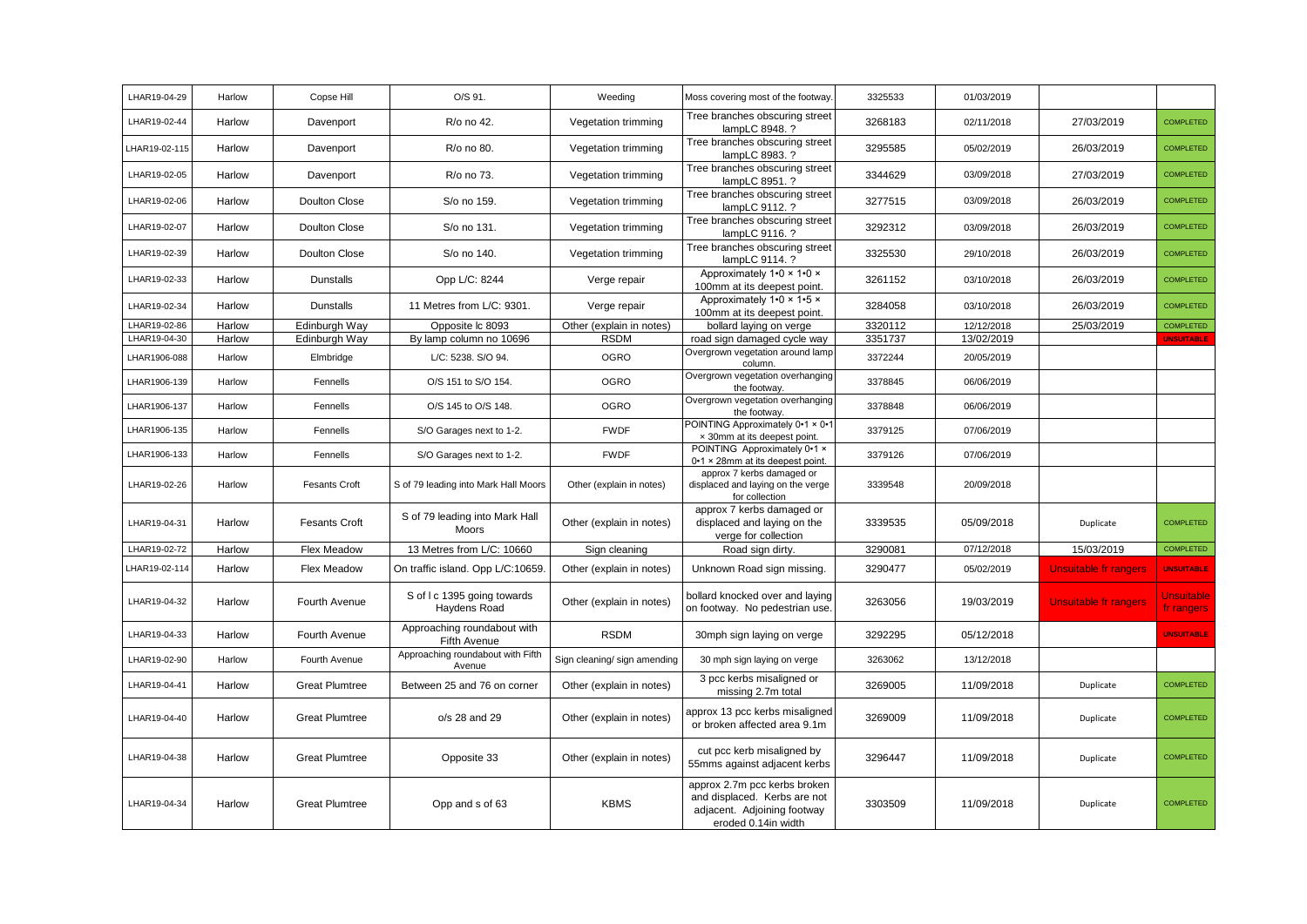| LHAR19-04-35  | Harlow | <b>Great Plumtree</b> | Opposite 71                     | Other (explain in notes) | kerb misaligned by 40mms<br>against adjacent kerbs                                                                          | 3303510 | 11/09/2018 | Duplicate  | COMPLETED        |
|---------------|--------|-----------------------|---------------------------------|--------------------------|-----------------------------------------------------------------------------------------------------------------------------|---------|------------|------------|------------------|
| LHAR19-04-39  | Harlow | <b>Great Plumtree</b> | $o/s$ 32                        | Other (explain in notes) | kerb misaligned by 55mms<br>against adjacent kerbs                                                                          | 3327310 | 11/09/2018 | Duplicate  | <b>COMPLETED</b> |
| LHAR19-02-101 | Harlow | <b>Great Plumtree</b> | Opp 76                          | Other (explain in notes) | 6 pcc kerbs damaged and<br>misaligned and adjacent footway<br>spalled and eroded affected area<br>5.4X 0.3 X 40mms in parts | 3183175 | 10/01/2019 |            |                  |
| LHAR19-04-37  | Harlow | <b>Great Plumtree</b> | S of 24                         | Other (explain in notes) | kerb misaligned by 55mms<br>against adjacent kerbs                                                                          | 3330725 | 11/09/2018 | Duplicate  | COMPLETED        |
| LHAR19-02-47  | Harlow | <b>Great Plumtree</b> | Oppisite 33                     | Other (explain in notes) | 2cut pcc kerb misaligned by<br>55mms against adjacent kerbs                                                                 | 3209160 | 08/11/2018 |            |                  |
| LHAR19-02-87  | Harlow | <b>Great Plumtree</b> | Between 25 and 76 on corner     | Other (explain in notes) | 3 pcc kerbs misaligned or missing<br>2.7m total                                                                             | 3263060 | 13/12/2018 |            |                  |
| LHAR19-02-112 | Harlow | <b>Great Plumtree</b> | o/s 28 and 29                   | Other (explain in notes) | approx 13 pcc kerbs misaligned or<br>broken affected area 9.1m                                                              | 3263061 | 25/01/2019 |            |                  |
| LHAR19-02-111 | Harlow | <b>Great Plumtree</b> | Opposite 71                     | Other (explain in notes) | kerb misaligned by 40mms against<br>adjacent kerbs                                                                          | 3263067 | 22/01/2019 |            |                  |
| LHAR19-02-04  | Harlow | <b>Great Plumtree</b> | S of 24                         | Other (explain in notes) | kerb misaligned by 55mms against<br>adjacent kerbs                                                                          | 3292294 | 06/08/2018 |            |                  |
| LHAR19-04-42  | Harlow | <b>Great Plumtree</b> | $o/s$ 26                        | Other (explain in notes) | kerb misaligned by 45mms against<br>adjacent kerbs                                                                          | 3328355 | 11/09/2018 |            |                  |
| LHAR19-02-89  | Harlow | <b>Great Plumtree</b> | $o/s$ 32                        | Other (explain in notes) | kerb misaligned by 55mms against<br>adjacent kerbs                                                                          | 3335270 | 13/12/2018 |            |                  |
| LHAR19-02-88  | Harlow | <b>Great Plumtree</b> | Opp and s of 63                 | Other (explain in notes) | approx 2.7m pcc kerbs broken and<br>displaced.Kerbs are not<br>adjacent.Adjoining footway eroded<br>0.14in width            | 3340377 | 13/12/2018 |            |                  |
| LHAR19-04-43  | Harlow | Greygoose Park        | O/S 91.                         | Other (explain in notes) | Remove timber being used to form<br>ramp up kerb.                                                                           | 3327436 | 11/03/2019 |            |                  |
| LHAR1906-134  | Harlow | Greygoose Park        | O/S 91.                         | DEB                      | timber being used to form ramp up<br>kerb.                                                                                  | 3341989 | 11/03/2019 |            |                  |
| LHAR19-04-44  | Harlow | Guilfords             | O/S Flats: 112 - 115.           | Other (explain in notes) | Approximately 0.2 x 0.3 x<br>46mm 'POINTING'.                                                                               | 3327437 | 14/02/2019 | 02/05/2019 | <b>COMPLETED</b> |
| LHAR19-02-59  | Harlow | <b>Hadley Grange</b>  | $O/S 8 - 11.$                   | Vegetation trimming      | Overgrown vegetation<br>overhanging the footway.                                                                            | 3251383 | 23/11/2018 | 15/03/2019 | <b>COMPLETED</b> |
| LHAR19-02-110 | Harlow | <b>Hadley Grange</b>  | S/O 19. R/O L/C: 5218.          | Vegetation trimming      | Overgrown vegetation<br>overhanging the footway.                                                                            | 3277079 | 21/01/2019 | 15/03/2019 | <b>COMPLETED</b> |
| LHAR19-02-24  | Harlow | <b>Hadley Grange</b>  | F/O L/C: 5706.                  | Vegetation trimming      | Overgrown vegetation<br>overhanging the footway.                                                                            | 3277083 | 12/09/2018 | 15/03/2019 | <b>COMPLETED</b> |
| LHAR1906-102  | Harlow | <b>Halling Hill</b>   | Just before garage area         | <b>KBMA</b>              | 4 pcc kerbs and one quadrant kerb<br>displaced by approx 50mms in<br>places                                                 | 3369511 | 13/05/2019 |            |                  |
| LHAR1906-100  | Harlow | <b>Halling Hill</b>   | O s 289                         | <b>KBMA</b>              | 6 x 5 pcc kerb loose and moving by<br>up to 40mms if stood on on one<br>end. Vehicle damage.                                | 3369513 | 13/05/2019 |            |                  |
| LHAR19-04-45  | Harlow | Harberts Road         | Opposite 58 Hare Street Springs | Other (explain in notes) | pcc kerb brokenand displaced<br>by 40mms into footway                                                                       | 3340628 | 30/11/2018 | Duplicate  | <b>COMPLETED</b> |
| LHAR19-02-62  | Harlow | Harberts Road         | Opposite 58 Hare Street Springs | Other (explain in notes) | pcc kerb brokenand displaced by<br>40mms into footway                                                                       | 3316157 | 23/11/2018 |            |                  |
| LHAR19-02-69  | Harlow | Harolds Road          | J/W Elizabeth Way. (North Side) | Sign cleaning            | Road signs misaligned on post.                                                                                              | 3304586 | 05/12/2018 | 15/03/2019 | <b>COMPLETED</b> |
| LHAR19-02-109 | Harlow | Harolds Road          | J/W Elizabeth Way. (South Side) | Sign cleaning            | Road signs misaligned on post                                                                                               | 3304619 | 21/01/2019 | 15/03/2019 | <b>COMPLETED</b> |
| LHAR19-04-47  | Harlow | Hawkenbury            | S/O 36 - 37.                    | Weeding                  | MOSS covering most of the<br>footway.                                                                                       | 3263074 | 07/03/2019 |            |                  |
| LHAR19-04-46  | Harlow | Hawkenbury            | S/O 44.                         | Weeding                  | MOSS covering most of the<br>footway.                                                                                       | 3304587 | 07/03/2019 |            |                  |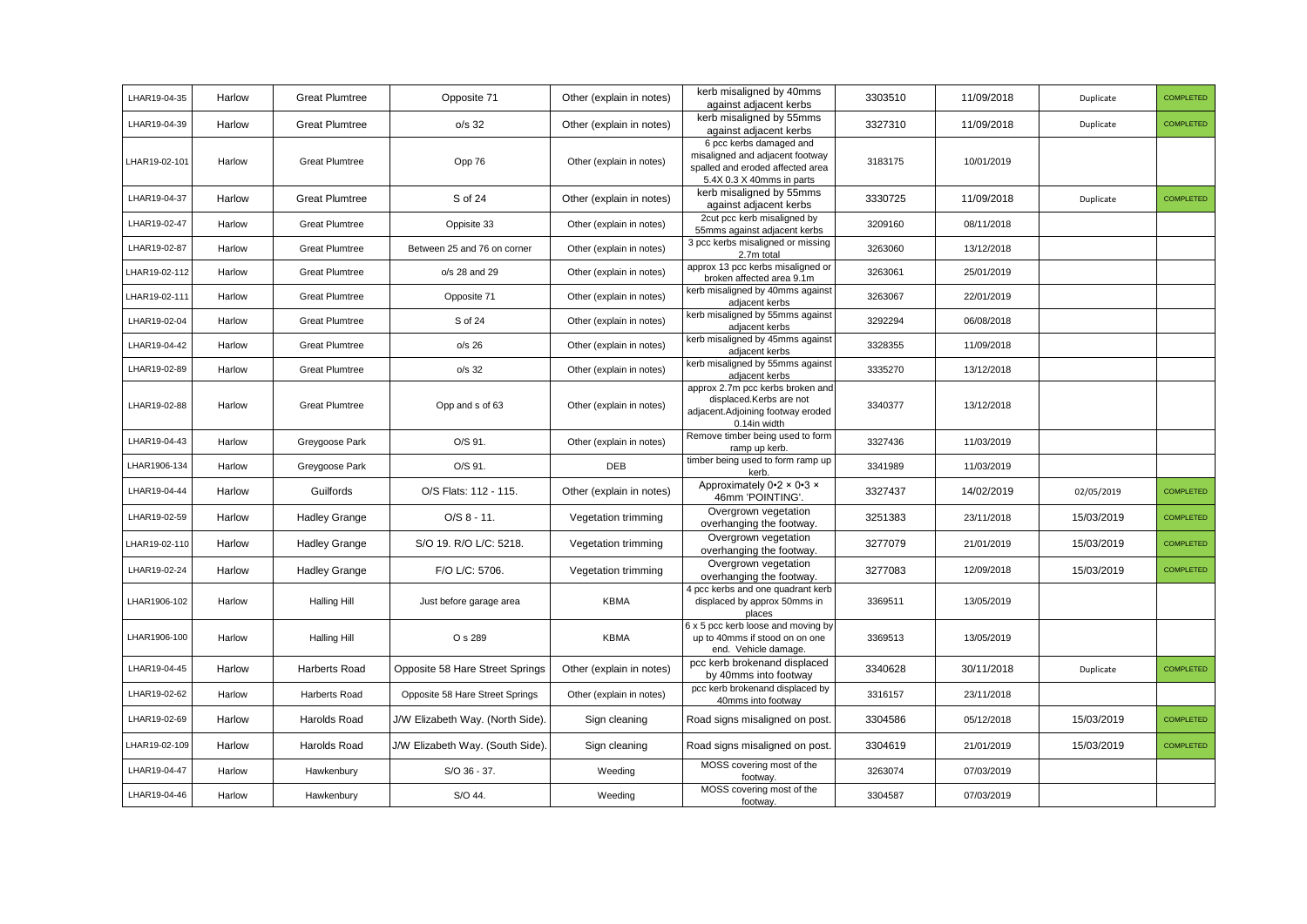| LHAR19-02-70  | Harlow | Heighams           | O/S 43 around S/C.                            | Other (explain in notes) | Pointing Approximately 0.1 x<br>$0.2 \times 44$ mm at its deepest<br>point.                 | 3263079 | 05/12/2018 | 14/02/2019 | <b>COMPLETED</b>  |
|---------------|--------|--------------------|-----------------------------------------------|--------------------------|---------------------------------------------------------------------------------------------|---------|------------|------------|-------------------|
| LHAR19-02-85  | Harlow | <b>High Street</b> | O/S 46 'Belvoir Estate Agents'<br>around S/C. | Other (explain in notes) | Pointing).Approximately 0.2 x<br>0.3 Metre Square.F/W.Clay<br>Block Paving.                 | 3269456 | 12/12/2018 | 15/03/2019 | <b>COMPLETED</b>  |
| LHAR19-02-19  | Harlow | <b>High Street</b> | O/S 41 around S/C.                            | Other (explain in notes) | Approximately 50 $\times$ 300 $\times$<br>40mm 'POINTING' at its<br>deepest point.          | 3301464 | 11/09/2018 | 15/03/2019 | <b>COMPLETED</b>  |
| LHAR18-08-16  | Harlow | <b>High Street</b> | S/O 42.                                       | Other (explain in notes) | Approximately $0.15 \times 0.8$<br>Metres Square Pointing missing<br>.F/W.Flagstone Paving. | 3312724 | 05/12/2018 | 15/03/2019 | <b>COMPLETED</b>  |
| LHAR19-04-48  | Harlow | Hobbs Cross Road   | On L/C: 4312.                                 | <b>RSDM</b>              | Road sign damaged.                                                                          | 3269467 | 26/02/2019 |            | <b>UNSUITABLE</b> |
| LHAR19-04-49  | Harlow | Hobbs Cross Road   | S/o/spiers Farm.                              | <b>RSDM</b>              | 'Horse with rider' warning road<br>sign damaged.                                            | 3304166 | 26/02/2019 |            | <b>UNSUITABLE</b> |
| LHAR19-02-18  | Harlow | Hobtoe Road        | S of entrance to r of Colt Hatch              | Other (explain in notes) | pcc kerb broken and displaced<br>by 200mms into carriageway                                 | 3312924 | 11/09/2018 | Duplicate  | <b>COMPLETED</b>  |
| LHAR19-04-50  | Harlow | Hobtoe Road        | S of entrance to r of Colt Hatch              | Other (explain in notes) | pcc kerb broken and displaced by<br>200mms into carriageway                                 | 3283303 | 10/01/2019 |            |                   |
| LHAR19-04-51  | Harlow | Hollyfield         | O/S 126.                                      | Other (explain in notes) | Approximately 60 x 900mm Square<br>"POINTING".                                              | 3329315 | 14/03/2019 |            |                   |
| LHAR19-04-52  | Harlow | Hollyfield         | O/S 127.                                      | Other (explain in notes) | Approximately 40 x 900mm Square<br>"POINTING".                                              | 3334663 | 14/03/2019 |            |                   |
| LHAR1906-087  | Harlow | Hollyfield         | O/S 154 around S/C.                           | <b>FWDF</b>              | Approximately 0.5 x 0.7 Metre<br>Square. "POINTING".                                        | 3343119 | 14/03/2019 |            |                   |
| LHAR19-04-53  | Harlow | Hollyfield         | O/S 154 around S/C.                           | Other (explain in notes) | Approximately 0.5 x 0.7 Metre<br>Square. "POINTING".                                        | 3347428 | 14/03/2019 |            |                   |
| LHAR1906-080  | Harlow | Hookfield          | S/O 187.                                      | <b>FWDF</b>              | 'POINTING' Between kerbstone &<br>Quadrant 0.05 × 0.1 Metre square.                         | 3357532 | 12/04/2019 |            |                   |
| LHAR1906-082  | Harlow | Hookfield          | S/O 26.                                       | <b>FWDF</b>              | POINTING' Between kerbstone &<br>Gully cover. Approximately 0.05 x<br>0-1 Metre square.     | 3357913 | 12/04/2019 |            |                   |
| LHAR1906-083  | Harlow | Hookfield          | O/S 156 around S/C.                           | <b>FWDF</b>              | POINTING. Approximately 0.6 x<br>1.2 × 37mm at its deepest point.                           | 3369548 | 14/05/2019 |            |                   |
| LHAR19-02-116 | Harlow | Horsecroft Road    | J/W BarrowsRoadto /O L/C:<br>3753.            | Weeding                  | Moss covering most of the<br>footway.                                                       | 3306826 | 05/02/2019 | Duplicate  | <b>COMPLETED</b>  |
| LHAR19-04-54  | Harlow | Horsecroft Road    | J/W BarrowsRoad to /O L/C: 3753.              | Weeding                  | Moss covering most of the footway.                                                          | 3307977 | 22/01/2019 |            |                   |
| LHAR19-02-61  | Harlow | Howard Way         | Appriaching roundabout with First<br>Avenue   | Sign cleaning            | roadsign dirty and moss<br>covered                                                          | 3268575 | 23/11/2018 | 26/03/2019 | <b>COMPLETED</b>  |
| LHAR19-02-15  | Harlow | Howard Way         | Just before j with Mowbray Road               | Sign cleaning            | roadsign dirty                                                                              | 3307907 | 11/09/2018 | 26/03/2019 | <b>COMPLETED</b>  |
| LHAR19-02-16  | Harlow | Howard Way         | L c 547                                       | Sign cleaning            | roadsigns dirty and moss<br>covered                                                         | 3322024 | 11/09/2018 | 26/03/2019 | <b>COMPLETED</b>  |
| LHAR19-02-17  | Harlow | Howard Way         | At pelican crossing near church               | Other (explain in notes) | 2m PGR broken off and laying<br>on verge                                                    | 3353097 | 11/09/2018 | 26/03/2019 | <b>COMPLETED</b>  |
| LHAR19-04-55  | Harlow | <b>Hull Grove</b>  | S/O L/C: 9611.                                | <b>GRMS</b>              | Top 1.2 Metre section of guard rail<br>missing                                              | 3268583 | 05/02/2019 |            |                   |
| HAR19-02-108  | Harlow | Jocelyns           | O/S 45, around S/C.                           | Other (explain in notes) | Pointing $0.6 \times 0.6$ Metre<br>Square pointing.                                         | 3259929 | 18/01/2019 | 14/02/2019 | <b>COMPLETED</b>  |
| LHAR19-04-57  | Harlow | Jocelyns           | O/S 87.                                       | Other (explain in notes) | Approximately 0.1 x 0.4 x<br>52mm 'POINTING'.                                               | 3331299 | 13/02/2019 | 02/05/2019 | <b>COMPLETED</b>  |
| LHAR19-04-56  | Harlow | Jocelyns           | AroundS/C, S/O 147.                           | Other (explain in notes) | Approximately 0-9 × 0-9 × 59mm<br>'POINTING'.                                               | 3277797 | 13/02/2019 |            |                   |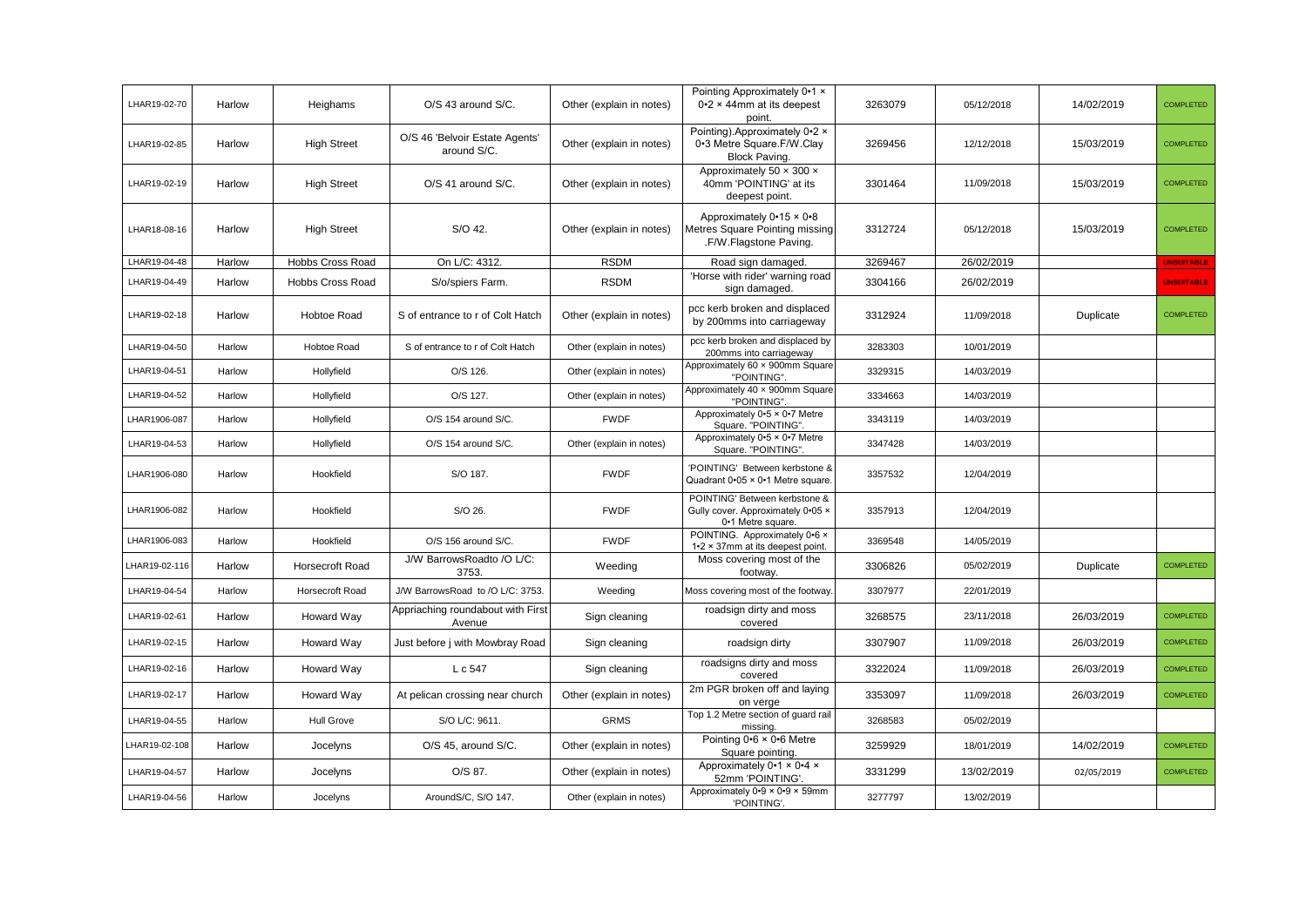| LHAR19-02-57  | Harlow | Kiln Lane           | R/O L/C: 8593.                          | Vegetation trimming            | RA $6 = 2 \times 3$ . ( - Harlow<br>Council). Overgrown vegetation<br>overhanging the footway. | 3268573 | 23/11/2018 | 15/03/2019                                | <b>COMPLETED</b>  |
|---------------|--------|---------------------|-----------------------------------------|--------------------------------|------------------------------------------------------------------------------------------------|---------|------------|-------------------------------------------|-------------------|
| LHAR19-02-13  | Harlow | Kiln Lane           | Sign post ' 515.                        | Sign cleaning                  | Road sign faded                                                                                | 3331323 | 11/09/2018 | <b>Not Suitable for</b><br><b>Rangers</b> | <b>UNSUITABLE</b> |
| LHAR19-02-12  | Harlow | Ladyshot            | o/s flats 176-183                       | Other (explain in notes)       | 6 pcc kerbs displaced.                                                                         | 3268590 | 11/09/2018 | Duplicate                                 | <b>COMPLETED</b>  |
| LHAR19-02-64  | Harlow | Ladyshot            | S of flats 26-33                        | Other (explain in notes)       | 4 pcc kerbs missing and<br>displaced affected area 3.6m                                        | 3282334 | 26/11/2018 | Duplicate                                 | <b>COMPLETED</b>  |
| LHAR19-02-104 | Harlow | Ladyshot            | Opposite 197                            | Other (explain in notes)       | approx 10 pcc kerbs\radius<br>kerbs missing or damaged                                         | 3331296 | 15/01/2019 | Duplicate                                 | <b>COMPLETED</b>  |
| LHAR19-04-59  | Harlow | Ladyshot            | o/s flats 176-183                       | Other (explain in notes)       | 6 pcc kerbs displaced.                                                                         | 3303163 | 03/10/2018 |                                           |                   |
| LHAR19-04-60  | Harlow | Ladyshot            | Opposite 197                            | <b>KBMS</b>                    | approx 10 pcc kerbs\radius kerbs<br>missing or damaged                                         | 3334750 | 03/10/2018 |                                           |                   |
| LHAR19-04-58  | Harlow | Ladyshot            | S of flats 26-33                        | <b>KBMS</b>                    | 4 pcc kerbs missing and displaced<br>affected area 3.6m                                        | 3339634 | 03/10/2018 |                                           |                   |
| LHAR19-02-77  | Harlow | <b>Little Brays</b> | Around S/C, O/S 120.                    | Other (explain in notes)       | Pointing). Approximately 0.2 x<br>0.3 Metre<br>Square.F/W.Flagstone Paving.                    | 3292328 | 11/12/2018 | 14/02/2019 ***                            | <b>COMPLETED</b>  |
| LHAR19-02-58  | Harlow | <b>Little Brays</b> | By bollard & L/C, S/O 123.              | Other (explain in notes)       | Pointing). Approximately 0.1 x<br>2.0 Metre<br>Square.F/W.Flagstone Paving.                    | 3339927 | 23/11/2018 | 14/02/2019                                | <b>COMPLETED</b>  |
| LHAR19-02-71  | Harlow | <b>Little Brays</b> | Opp 73.                                 | Vegetation trimming            | Overgrown vegetation around<br>lamp column.                                                    | 3347627 | 05/12/2018 | 27/03/2019                                | <b>COMPLETED</b>  |
| LHAR19-04-61  | Harlow | London Road         | S/O L/C: 41.                            | Verge repair                   | Approximately 1.5 x 3.0 x<br>150mm at its deepest point.                                       | 3292319 | 07/02/2019 | Done by Others                            | <b>COMPLETED</b>  |
| LHAR19-02-83  | Harlow | London Road         | Opposite L/C 6947                       | Sign cleaning/sign<br>amending | Speed Limit Sign Vandalised                                                                    | 3292326 | 12/12/2018 | 26/03/2019                                | <b>COMPLETED</b>  |
| LHAR19-02-82  | Harlow | Long Ley            | o/s 214                                 | Other (explain in notes)       | 2 pcc radius kerbs displaced<br>and damaged                                                    | 3301570 | 12/12/2018 | Duplicate                                 | <b>COMPLETED</b>  |
| LHAR19-02-63  | Harlow | Long Ley            | Oppisite 211                            | Other (explain in notes)       | 2 pcc radius kerbs displaced.                                                                  | 3336582 | 26/11/2018 | Duplicate                                 | <b>COMPLETED</b>  |
| LHAR19-04-62  | Harlow | Long Ley            | o/s 214                                 | Other (explain in notes)       | 2 pcc radius kerbs displaced and<br>damaged                                                    | 3306027 | 05/02/2019 |                                           |                   |
| LHAR19-04-63  | Harlow | Long Ley            | Oppisite 211                            | Other (explain in notes)       | 2 pcc radius kerbs displaced.                                                                  | 3306084 | 05/02/2019 |                                           |                   |
| LHAR19-02-105 | Harlow | Maddox Road         | o/s 26 Home Close                       | Other (explain in notes)       | 1 loose pcc kerb 0.9m<br>pcc kerbs loose and damaged total                                     | 3318280 | 15/01/2019 | Duplicate                                 | <b>COMPLETED</b>  |
| LHAR19-02-65  | Harlow | Maddox Road         | o/s 27 and 28 Home Close                | Other (explain in notes)       | length 6.3m                                                                                    | 3318478 | 26/11/2018 |                                           |                   |
| LHAR19-04-64  | Harlow | Maddox Road         | o/s 26 Home Close                       | Other (explain in notes)       | loose pcc kerb 0.9m                                                                            | 3319513 | 26/10/2018 |                                           |                   |
| LHAR1906-063  | Harlow | Maddox Road         | O s 26 Home Close                       | <b>KBMA</b>                    | 1 loose pcc kerb 0.9m<br>kerbs displaced and laying in layby                                   | 3358158 | 15/04/2019 |                                           |                   |
| LHAR1906-068  | Harlow | Maddox Road         | Layby area outside The Dashes           | <b>KBDM</b>                    | area                                                                                           | 3358178 | 15/04/2019 |                                           |                   |
| LHAR1906-066  | Harlow | Maddox Road         | Oppisite anc s of I c 639 in layby area | <b>KBDM</b>                    | 2 pcc radius ketbs eroded and<br>displaced                                                     | 3358179 | 15/04/2019 |                                           |                   |
| LHAR1906-065  | Harlow | Maddox Road         | O s flats 214-217 The Dashes            | <b>KBDM</b>                    | two PCC 6x5 radius kerbs broken<br>and displaced                                               | 3358180 | 15/04/2019 |                                           |                   |
| LHAR18-08-26  | Harlow | <b>Malkin Drive</b> | O/S 174.                                | Other (explain in notes)       | Oil Stain on footway(possibly<br>slippery when wet).                                           | 3327992 | 12/12/2018 | Duplicate                                 | <b>COMPLETED</b>  |
| LHAR19-04-65  | Harlow | <b>Malkin Drive</b> | O/S 174.                                | Other (explain in notes)       | Oil Stain on footway (possibly<br>slippery when wet).                                          | 3328070 | 06/08/2018 |                                           |                   |
| LHAR19-02-98  | Harlow | Mercers             | O/S 1.                                  | Verge repair                   | Approximately 2.0 x 20.0 x<br>100mm at its deepest point.                                      | 3350364 | 20/12/2018 | Duplicate                                 | <b>COMPLETED</b>  |
| LHAR19-04-66  | Harlow | Mercers             | O/S 1.                                  | Verge repair                   | Approximately 2.0 × 20.0 × 100mm<br>at its deepest point.                                      | 3327962 | 10/01/2019 |                                           |                   |
| LHAR19-04-67  | Harlow | Mill Hatch          | S of Greggs rear doors                  | Other (explain in notes)       | pcc kerb broken and protruding into<br>carriageway                                             | 3263602 | 07/03/2019 |                                           |                   |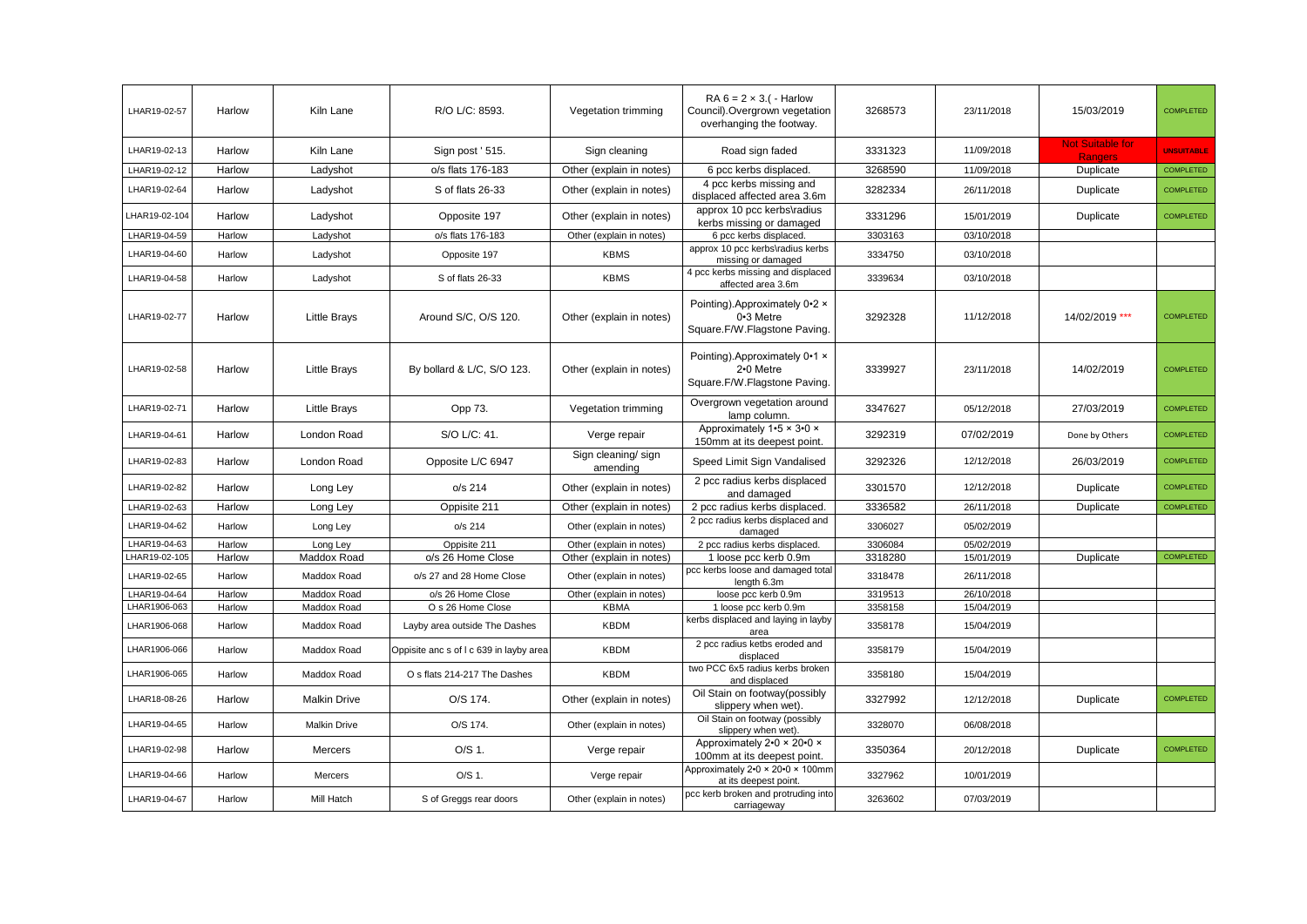| LHAR19-02-67  | Harlow | <b>Mistley Road</b>   | o/s 38-40 Dovehouse Croft                                      | Other (explain in notes)        | approx 8pcc kerbs missing or<br>misaligned affected length 7.2m                                                          | 3154582 | 29/11/2018 | Duplicate                                                                        | <b>COMPLETED</b>  |
|---------------|--------|-----------------------|----------------------------------------------------------------|---------------------------------|--------------------------------------------------------------------------------------------------------------------------|---------|------------|----------------------------------------------------------------------------------|-------------------|
| LHAR19-02-113 | Harlow | <b>Mistley Road</b>   | o/s 20 The Chantry                                             | Other (explain in notes)        | 2 sections of pcc kerbs missing<br>or displaced.100mms difference<br>between rest of kerbline.                           | 3263603 | 01/02/2019 | Duplicate                                                                        | <b>COMPLETED</b>  |
| LHAR19-04-69  | Harlow | <b>Mistley Road</b>   | o/s 38-40 Dovehouse Croft                                      | Other (explain in notes)        | approx 8 pcc kerbs missing or<br>misaligned affected length 7.2m                                                         | 3281336 | 11/09/2018 |                                                                                  |                   |
| LHAR19-04-68  | Harlow | <b>Mistley Road</b>   | o/s 20 The Chantry                                             | <b>KBMS</b>                     | 2 sections of pcc kerbs missing or<br>displaced. 100mms difference<br>between rest of kerbline.                          | 3341403 | 11/09/2018 |                                                                                  |                   |
| LHAR19-02-84  | Harlow | Momples Road          | o/s Steve's Hairdresser in<br><b>Burgoyne Hatch</b>            | Other (explain in notes)        | 2 pcc kerbs displaced, missing<br>and damaged affected length<br>1.8 <sub>m</sub>                                        | 3329212 | 12/12/2018 | Duplicate                                                                        | <b>COMPLETED</b>  |
| LHAR19-02-01  | Harlow | Momples Road          | S of 261 Felmongers                                            | Other (explain in notes)        | 2 pcc radius kerbs displaced<br>and damaged affected area<br>approx 1.8m                                                 | 3344151 | 28/09/2017 | Duplicate                                                                        | <b>COMPLETED</b>  |
| LHAR19-04-70  | Harlow | Momples Road          | o/s Steve's Hairdresser in Burgoyne<br>Hatch                   | Other (explain in notes)        | 2 pcc kerbs displaced, missing and<br>damaged affected length 1.8m                                                       | 3274627 | 04/10/2018 |                                                                                  |                   |
| LHAR19-04-71  | Harlow | Momples Road          | S of 261 Felmongers                                            | Other (explain in notes)        | pcc radius kerbs displaced and<br>damaged affected area approx<br>1.8 <sub>m</sub>                                       | 3343666 | 04/10/2018 |                                                                                  |                   |
| LHAR19-02-25  | Harlow | Moor Hall Road        | Opp L/C: 3379.                                                 | Sign cleaning                   | Road sign misaligned /<br>obscured by vegetation.                                                                        | 3343515 | 12/09/2018 | 14/02/2019                                                                       | <b>COMPLETED</b>  |
| LHAR1906-054  | Harlow | Mowbray Road          | O s 71 Mark Hall Moors                                         | <b>KBDM</b>                     | 2 pcc kerbs broken and laying on<br>the verge total length approx 2m.                                                    | 3375808 | 30/05/2019 |                                                                                  |                   |
| LHAR1906-053  | Harlow | Mowbray Road          | S of 71 Mark Hall Moors                                        | <b>KBMA</b>                     | approx 5 damaged and displaced<br>pcc kerbs. Total affected area<br>approx 4.5 x 50mms displacement<br>into carriageway. | 3375810 | 30/05/2019 |                                                                                  |                   |
| LHAR19-04-72  | Harlow | <b>Mulberry Green</b> | S/o 47 to j/w Wallington Road by<br>50                         | Vegetation trimming             | Overgrown vegetation<br>encroaching onto f/w for approx<br>8m x 0.8m                                                     | 3155508 | 25/02/2019 | 02/05/2019                                                                       | <b>COMPLETED</b>  |
| LHAR19-04-73  | Harlow | Old Orchard           | O/S 23.                                                        | Other (explain in notes)        | Approximately 0.2 × 0.4 Metre<br>Square POINTING damaged.                                                                | 3310876 | 26/03/2019 |                                                                                  |                   |
| LHAR1906-050  | Harlow | Old Orchard           | O/S 35.                                                        | <b>FWDF</b>                     | POINTING'. Approximately 0-1 x<br>0-1 × 26mm at its deepest point.                                                       | 3356444 | 10/04/2019 |                                                                                  |                   |
| LHAR19-02-96  | Harlow | Paringdon Road        | 5 Metres from L/C: 5571.                                       | Sign cleaning/ sign<br>amending | Priority Road signs (faded).                                                                                             | 3261532 | 19/12/2018 |                                                                                  | <b>UNSUITABLE</b> |
| LHAR19-04-75  | Harlow | Paringdon Road        | S/O 53 Woodhill                                                | <b>RSDM</b>                     | $2 \times$ Road signs (faded).                                                                                           | 3263063 | 18/12/2018 |                                                                                  | <b>UNSUITABLE</b> |
| LHAR19-02-48  | Harlow | Paringdon Road        | Opp L/C: 5572                                                  | Sign cleaning/ sign<br>amending | Road sign & post misaligned &<br>damaged (faded).                                                                        | 3283218 | 09/11/2018 | 27/3/19 Sign<br>Straightened. Is faded                                           | <b>COMPLETED</b>  |
| LHAR19-02-91  | Harlow | Paringdon Road        | 11 Metres from L/C:5577.Opp St<br>James Church Primary School. | Sign cleaning/ sign<br>amending | Priority Road sign & post<br>damaged (faded).                                                                            | 3290458 | 17/12/2018 | 27/3/19 Checked all<br>signs all claen &<br>straight. Faded signs<br>not Rangers | <b>COMPLETED</b>  |
| LHAR19-04-74  | Harlow | Paringdon Road        | 5 Metres from L/C: 5571.                                       | <b>RSDM</b>                     | Priority Road signs (faded).                                                                                             | 3301970 | 19/12/2018 |                                                                                  | <b>UNSUITABLE</b> |
| LHAR19-02-92  | Harlow | Paringdon Road        | L/C: 5591. 20 Metres from J/W<br>Southern Way.                 | Vegetation trimming             | $RA 6 = 3 \times 2$ . ( - Harlow<br>Council). Street Light obscured<br>by vegetation.                                    | 3320494 | 17/12/2018 | 27/03/2019                                                                       | <b>COMPLETED</b>  |
| LHAR19-02-95  | Harlow | Paringdon Road        | O/S St James School.                                           | Other (explain in notes)        | Unknown RoadSign missing<br>from post.                                                                                   | 3340977 | 19/12/2018 | <b>Unsuitable for rangers</b>                                                    | <b>UNSUITABLE</b> |
| LHAR19-02-93  | Harlow | Paringdon Road        | S/O 53 Woodhill                                                | Sign cleaning/ sign amending    | 2 x Road signs (faded).                                                                                                  | 3352347 | 18/12/2018 |                                                                                  |                   |
| LHAR19-04-76  | Harlow | Parkway               | 13 Metres from L/C: 4.                                         | <b>RSDM</b>                     | No Through Road' sign faded.                                                                                             | 3278550 | 23/01/2019 |                                                                                  | <b>UNSUITABLE</b> |
| LHAR19-04-77  | Harlow | Partridge Road        | J/W Southern Way.                                              | Other (explain in notes)        | Road sign post loose and leaning.                                                                                        | 3278552 | 05/04/2019 |                                                                                  |                   |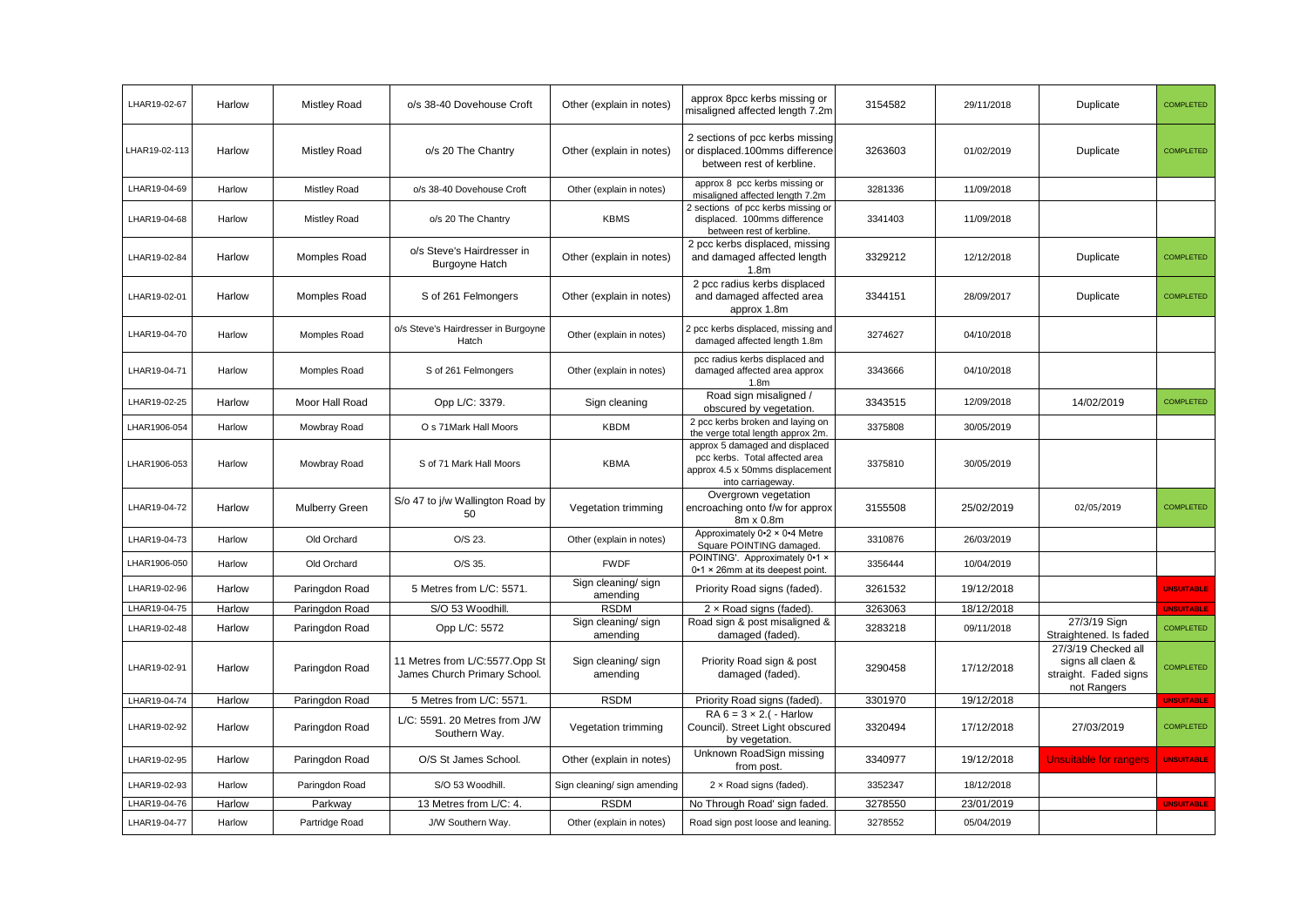| LHAR19-02-28  | Harlow | Pennymead             | Oppositd 35 on bend                                           | Other (explain in notes) | 2 pcc radius kerb fallen over 0.9<br>length                                           | 3278537 | 02/10/2018 | Duplicate  | <b>COMPLETED</b>  |
|---------------|--------|-----------------------|---------------------------------------------------------------|--------------------------|---------------------------------------------------------------------------------------|---------|------------|------------|-------------------|
| LHAR19-02-29  | Harlow | Pennymead             | Between Pennymead Tower and<br>entrance to garage area        | Other (explain in notes) | pcc kerbs displaced and<br>missing affected area approx<br>2.7                        | 3278545 | 02/10/2018 | Duplicate  | <b>COMPLETED</b>  |
| LHAR19-02-30  | Harlow | Pennymead             | $o/s$ 67                                                      | Other (explain in notes) | pcc bullnose kerb misaligned<br>and ricking when stood on                             | 3327885 | 02/10/2018 | Duplicate  | <b>COMPLETED</b>  |
| LHAR19-02-31  | Harlow | Pennymead             | S of 25                                                       | Other (explain in notes) | pcc kerb broken in half and<br>moving                                                 | 3327888 | 02/10/2018 | Duplicate  | <b>COMPLETED</b>  |
| LHAR19-04-78  | Harlow | Pennymead             | S of 25                                                       | Other (explain in notes) | pcc kerb broken in half and moving                                                    | 3327895 | 02/10/2018 |            |                   |
| LHAR19-04-79  | Harlow | Pennymead             | Between Pennymead Tower and<br>entrance to garage area        | Other (explain in notes) | 3 pcc kerbs displaced and missing<br>affected area approx 2.7                         |         | 02/10/2018 |            |                   |
| LHAR19-04-80  | Harlow | Pennymead             | Oppositd 35 on bend                                           | Other (explain in notes) | pcc radius kerb fallen over 0.9<br>length                                             |         | 02/10/2018 |            |                   |
| LHAR19-04-81  | Harlow | Pennymead             | $o/s$ 67                                                      | Other (explain in notes) | pcc bullnose kerb misaligned and<br>ricking when stood on                             |         | 02/10/2018 |            |                   |
| LHAR1906-042  | Harlow | Pilkingtons           | Between 39 - 54.                                              | <b>OGRO</b>              | Overgrown vegetation overhanging<br>the footway / cycle track.                        | 3376411 | 03/06/2019 |            |                   |
| LHAR19-02-66  | Harlow | Pilkingtons           | Opp no 39.                                                    | Vegetation trimming      | Vegetation obscuring street<br>lamp LC 8975. ?                                        |         | 29/11/2018 | 27/03/2019 | <b>COMPLETED</b>  |
| LHAR1906-041  | Harlow | <b>Pittmans Field</b> | S 9f 10 and opposite 28                                       | <b>KBDM</b>              | PCC radius kerb broken and<br>intruding into carriageway                              | 3370355 | 15/05/2019 |            |                   |
| LHAR19-02-46  | Harlow | Prentice Place        | On the corner of Martin's                                     | Other (explain in notes) | pcc kerb broken and partly<br>misaligned by 80mms into<br>carriageway                 |         | 07/11/2018 |            |                   |
| LHAR19-02-27  | Harlow | Purford Green         | Opp 76                                                        | Sign cleaning            | Humped crossing sign dirty                                                            |         | 27/09/2018 | 27/03/2019 | <b>COMPLETED</b>  |
| LHAR19-04-82  | Harlow | <b>Pyenest Road</b>   | J/W Abercrombie Way.                                          | <b>RSDM</b>              | 40MPH Road sign damaged.                                                              |         | 06/03/2019 |            | <b>UNSUITABLE</b> |
| LHAR19-04-83  | Harlow | Pyenest Road          | On L/C: 4535.                                                 | Vegetation trimming      | Children Crossing'. Road sign<br>has Faded & Obscured by tree.                        |         | 06/03/2019 | 02/05/2019 | <b>COMPLETED</b>  |
| LHAR19-04-84  | Harlow | Rosemount             | O/S 10.                                                       | Other (explain in notes) | Remove timber used to form<br>ramp.                                                   | 3263057 | 26/03/2019 | 02/05/2019 | <b>COMPLETED</b>  |
| LHAR19-02-38  | Harlow | Rundells              | O/S 144 at Base of I/c 3011                                   | Other (explain in notes) | Damaged).Approximately 0.3 x<br>$0.8 \times 30$ mm in<br>places.F/W.Flagstone Paving. |         | 29/10/2018 | 14/02/2019 | <b>COMPLETED</b>  |
| HAR19-02-107  | Harlow | Rye Hill Road         | S/O 1 'Laurels' to F/O 2.                                     | Vegetation trimming      | Overgrown vegetation<br>overhanging the footway, also<br>moss covering the footway.   | 3263064 | 18/01/2019 | 27/03/2019 | <b>COMPLETED</b>  |
| LHAR19-02-09  | Harlow | Second Avenue         | L/C: 7657                                                     | Sign cleaning            | 2 x Road signs dirty.                                                                 |         | 06/09/2018 | 15/03/2019 | <b>COMPLETED</b>  |
| LHAR19-02-74  | Harlow | Second Avenue         | On lamp pist immediately before<br>the Clock Tower Roundabout | Illegal sign removal     | Developers signs fixed to<br>lamppost may need removing.                              |         | 10/12/2018 | 26/03/2019 | <b>COMPLETED</b>  |
| LHAR19-04-85  | Harlow | Sheering Road         | O/S 17.                                                       | Other (explain in notes) | Remove timbers forming ramp<br>from carriageway.                                      |         | 25/02/2019 | 01/05/2019 | <b>COMPLETED</b>  |
| LHAR19-02-54  | Harlow | Southern Way          | Opp L/C: 3803.                                                | Vegetation trimming      | Approximately 1.0 x 1.0 x<br>150mm at its deepest point.                              | 3231642 | 23/11/2018 | Duplicate  | <b>COMPLETED</b>  |
| LHAR19-02-53  | Harlow | Southern Way          | Opp L/C: 3805,by Underpass.                                   | Vegetation trimming      | Approximately 1.0 x 1.5 x<br>100mm at its deepest point.                              | 3262596 | 23/11/2018 | 27/03/2019 | <b>COMPLETED</b>  |
| LHAR19-02-119 | Harlow | Southern Way          | Between L/C: 3810 & 3809.                                     | Vegetation trimming      | Approximately 1.0 x 1.0 x<br>100mm at its deepest point.                              | 3263065 | 23/11/2018 | 26/03/2019 | <b>COMPLETED</b>  |
| LHAR19-02-52  | Harlow | Southern Way          | Opp L/C: 3801, around S/C.                                    | Vegetation trimming      | Approximately 1.5 x 1.5 x<br>100mm at its deepest point.                              | 3299492 | 23/11/2018 | Duplicate  | <b>COMPLETED</b>  |
| LHAR19-04-87  | Harlow | Southern Way          | Opp L/C: 3803.                                                | Verge repair             | Approximately 1.0 x 1.0 x<br>150mm at its deepest point.                              | 3301867 | 23/11/2018 | 02/05/2019 | <b>COMPLETED</b>  |
| LHAR19-02-56  | Harlow | Southern Way          | Between L/C: 3809 & 3810.                                     | Vegetation trimming      | Approximately 1.0 x 1.0 x<br>100mm at its deepest point.                              | 3303514 | 23/11/2018 | 26/03/2019 | <b>COMPLETED</b>  |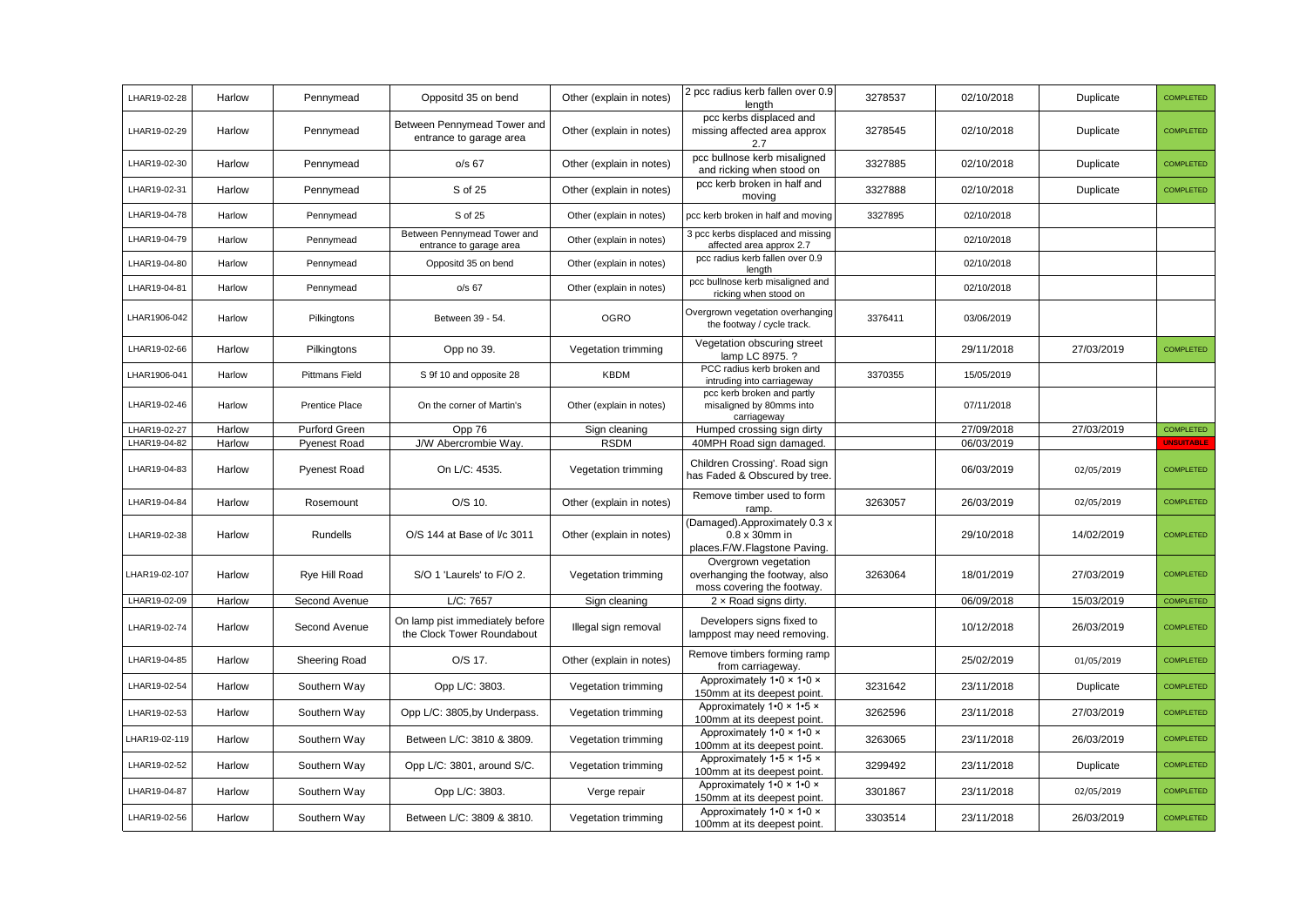| LHAR19-02-55                 | Harlow | Southern Way          | Opp L/C: 3804.                | Vegetation trimming      | Approximately 0.6 x 1.5 x<br>100mm at its deepest point.                                                                                                                      |         | 23/11/2018 | Duplicate  | <b>COMPLETED</b>  |
|------------------------------|--------|-----------------------|-------------------------------|--------------------------|-------------------------------------------------------------------------------------------------------------------------------------------------------------------------------|---------|------------|------------|-------------------|
| LHAR19-04-86                 | Harlow | Southern Way          | Opp L/C: 3804.                | Verge repair             | Approximately 0.6 x 1.5 x<br>100mm at its deepest point.                                                                                                                      |         | 23/11/2018 | 02/05/2019 | <b>COMPLETED</b>  |
| LHAR19-04-88                 | Harlow | Southern Way          | Opp L/C: 3801, around S/C.    | Verge repair             | Approximately 1.5 x 1.5 x<br>100mm at its deepest point.                                                                                                                      |         | 23/11/2018 | 02/05/2019 | <b>COMPLETED</b>  |
| LHAR19-02-103                | Harlow | Sycamore Field        | F/O L/C: 9403.                | Weeding                  | Moss covering most of the<br>footway.                                                                                                                                         | 3303437 | 15/01/2019 | Duplicate  | <b>COMPLETED</b>  |
| LHAR19-04-89                 | Harlow | Sycamore Field        | F/O L/C: 9403.                | Weeding                  | Moss covering most of the footway.                                                                                                                                            |         | 15/01/2019 |            |                   |
| LHAR19-04-90                 | Harlow | Sycamore Field        | B/O Flats 190 - 207.          | Weeding                  | Moss covering most of the footway.                                                                                                                                            |         | 15/01/2019 |            |                   |
| LHAR19-04-91                 | Harlow | Sycamore Field        | R/O 151 - 153.                | Weeding                  | Moss covering most of the<br>footway.                                                                                                                                         |         | 17/01/2019 |            |                   |
| LHAR19-02-102                | Harlow | Sycamore Field        | B/O Flats 190 - 207.          | Weeding                  | Moss covering most of the<br>footway.                                                                                                                                         |         | 15/01/2019 | Duplicate  | <b>COMPLETED</b>  |
| LHAR19-02-106                | Harlow | <b>Sycamore Field</b> | R/O 151 - 153.                | Weeding                  | Moss covering most of the<br>footway.                                                                                                                                         |         | 17/01/2019 | Duplicate  | <b>COMPLETED</b>  |
| LHAR19-04-92                 | Harlow | Taylifers             | S/O Flats 86 - 92.            | Other (explain in notes) | Approximately 0.1 × 8.0 × 54mm at<br>its deepest point (Pointing).                                                                                                            |         | 06/02/2019 |            |                   |
| LHAR19-04-93                 | Harlow | Taylifers             | Around S/C. Behind L/C: 9321. | Other (explain in notes) | Approximately 0.7 × 0.9 × 54mm at<br>its deepest point (Pointing).                                                                                                            |         | 06/02/2019 |            |                   |
| LHAR19-04-94                 | Harlow | Taylifers             | S/O Flats 1 - 7.              | Other (explain in notes) | Approximately 0.1 × 0.2 × 44mm at<br>its deepest point (Pointing).                                                                                                            |         | 06/02/2019 |            |                   |
| LHAR19-02-02                 | Harlow | <b>Tendring Road</b>  | Around L/C: 2114.             | Vegetation trimming      | Overhanging trees restricting<br>double decker busses.                                                                                                                        |         | 05/04/2018 | 27/03/2019 | <b>COMPLETED</b>  |
| LHAR19-04-95                 | Harlow | <b>Tendring Road</b>  | Around L/C: 2114.             | Vegetation trimming      | Overhanging trees restricting<br>double decker busses.                                                                                                                        |         | 01/04/2019 |            | <b>JNSUITABLE</b> |
| LHAR19-04-97                 | Harlow | The Chantry           | Opposite 51, 52 and 53        | Other (explain in notes) | approx. 13.5m of pcc concrete<br>kerbs missing and displaced and<br>adjacent footway eroded in parts<br>height of upstand against eroded<br>footway approx 40mms in parts.    | 3340369 | 12/09/2018 |            |                   |
| LHAR19-04-96                 | Harlow | The Chantry           | o/s 52 and 53                 | <b>KBMS</b>              | approx 12.6m pcc kerbs missing or<br>misaligned                                                                                                                               |         | 12/09/2018 |            |                   |
| LHAR19-02-22                 | Harlow | The Chantry           | Opposite 51, 52 and 53        | Other (explain in notes) | approx. 13.5m of pcc concrete<br>kerbs missing and displaced<br>and adjacent footway eroded in<br>parts height of upstand against<br>eroded footway approx 40mms<br>in parts. |         | 12/09/2018 | Duplicate  | <b>COMPLETED</b>  |
| LHAR19-02-23                 | Harlow | The Chantry           | o/s 52 and 53                 | Other (explain in notes) | 6m pcc kerbs m8ssing or<br>misaligned                                                                                                                                         |         | 12/09/2018 | Duplicate  | <b>COMPLETED</b>  |
| LHAR19-04-98                 | Harlow | The Fairway           | Opp 'Luminescence'.           | Other (explain in notes) | Salt Bin is Damaged.                                                                                                                                                          |         | 25/09/2017 |            | <b>UNSUITABLE</b> |
| LHAR1906-129                 | Harlow | The Fortunes          | O/S 139.                      | <b>FWDF</b>              | Approximately 0.05 x 1.2 Metre<br>Square POINTING.                                                                                                                            | 3367426 | 10/05/2019 |            |                   |
| LHAR19-02-68                 | Harlow | The Gardiners         | S/O 60.                       | Vegetation trimming      | Overgrown vegetation<br>overhanging the footway.                                                                                                                              |         | 05/12/2018 | 26/03/2017 | <b>COMPLETED</b>  |
| LHAR19-04-99<br>LHAR19-02-68 | Harlow | The Gardiners         | S/O 60.                       | Vegetation trimming      | Overgrown vegetation<br>overhanging the footway.                                                                                                                              |         | 05/12/2018 | 26/03/2019 | <b>COMPLETED</b>  |
| LHAR19-02-10                 | Harlow | The Gowers            | S of 15                       | Other (explain in notes) | pcc kerb misaligned by<br>100mms. To be removed or<br>reset.                                                                                                                  |         | 10/09/2018 | 14/02/2019 | <b>COMPLETED</b>  |
| LHAR1906-095                 | Harlow | The Hides             | Opposite 329                  | <b>KBDM</b>              | pcc radius kerb disintegrating and<br>misaligned 0.8 X 0.2 X 50mms<br>upstand. Sees minimal pedestrian<br>usage                                                               | 3356516 | 10/04/2019 |            |                   |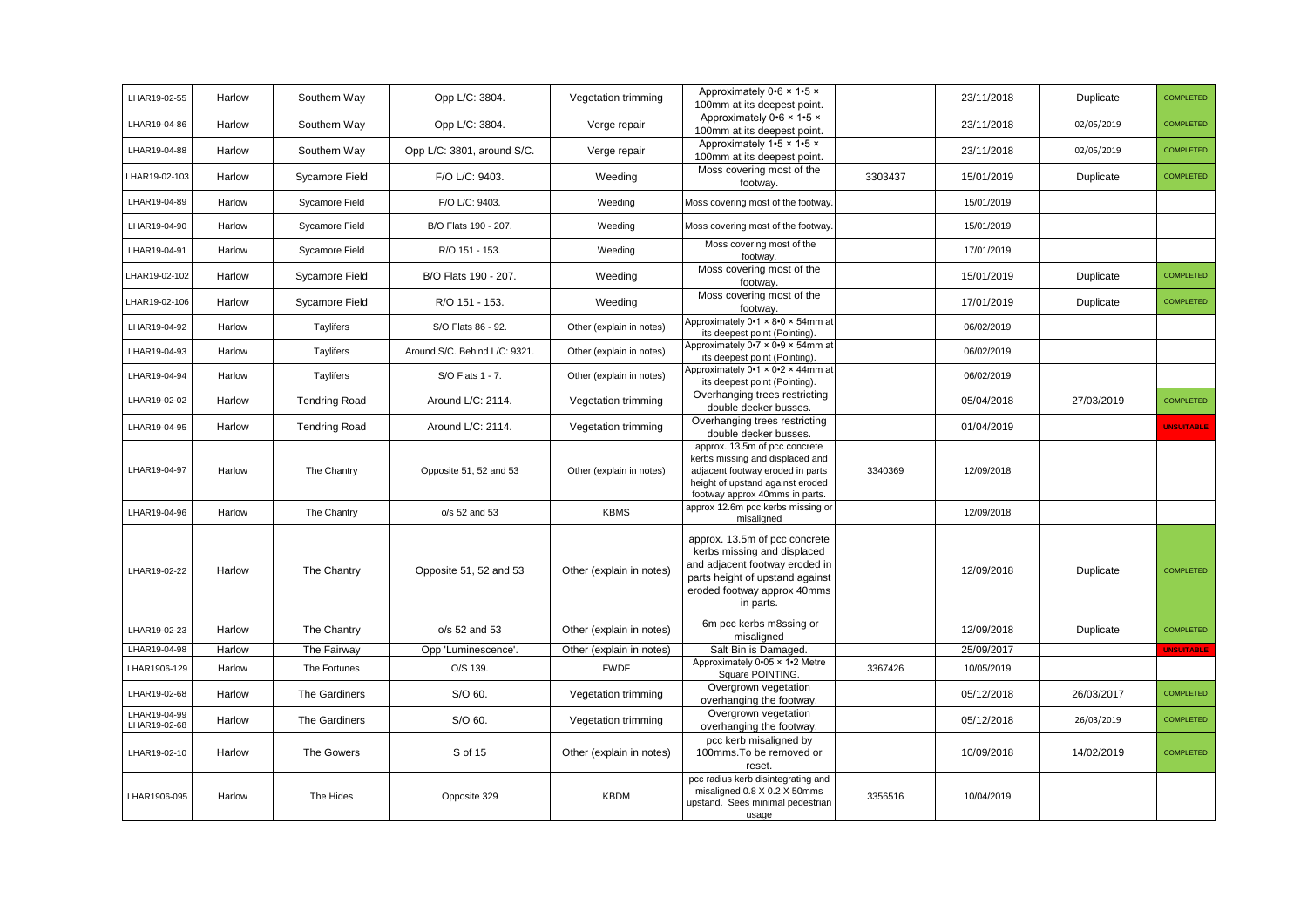| LHAR19-04-100 | Harlow | The Hoo                         | O/S 103.                                 | Other (explain in notes)     | Remove ramps from<br>carriageway.                                                                             |         | 08/03/2019 | 30/04/2019 | <b>COMPLETED</b>  |
|---------------|--------|---------------------------------|------------------------------------------|------------------------------|---------------------------------------------------------------------------------------------------------------|---------|------------|------------|-------------------|
| LHAR19-02-03  | Harlow | The Maples                      | O/S 136.                                 | Other (explain in notes)     | Approximately 0•1 × 0•1 Metre<br>square pointing. F/W.Concret.                                                | 3335272 | 11/06/2018 | 14/02/2019 | <b>COMPLETED</b>  |
| LHAR18-08-46  | Harlow | The Maples                      | O/S 136.                                 | Other (explain in notes)     | Approximately 0.1 x 0.1 Metre<br>square pointing. F/W.Concret.                                                |         | 11/06/2018 | 14/02/2019 | <b>COMPLETED</b>  |
| LHAR19-04-101 | Harlow | The Stow                        | R of 65 Orchard Croft                    | Other (explain in notes)     | 3 pcc kerbs misaligned by 50mms                                                                               | 3316301 | 18/03/2019 |            |                   |
| HAR19-04-102  | Harlow | The Stow                        | R of 104                                 | Other (explain in notes)     | approx 7.2m pcc concrete kerbs<br>damaged and displaced                                                       |         | 06/11/2018 |            |                   |
| LHAR19-02-45  | Harlow | The Stow                        | R of 104                                 | Other (explain in notes)     | approx 7.2m pcc concrete<br>kerbs damaged and displaced                                                       |         | 06/11/2018 | Duplicate  | <b>COMPLETED</b>  |
| LHAR19-02-75  | Harlow | The Sweyns                      | F/O L/C: 3383.                           | Other (explain in notes)     | Pointing $0.2 \times 0.2$ Metre<br>Square pointing.                                                           | 3343129 | 10/12/2018 | 14/02/2019 | <b>COMPLETED</b>  |
| LHAR19-02-35  | Harlow | <b>Third Avenue</b>             | Immediately on j with Harberts<br>Road   | Other (explain in notes)     | pcc radius kerb leaning into<br>carriageway by approx 45mms                                                   | 3343128 | 11/10/2018 | Duplicate  | <b>COMPLETED</b>  |
| LHAR19-04-103 | Harlow | Third Avenue                    | Immediately on j with Harberts Road      | Other (explain in notes)     | pcc radius kerb leaning into<br>carriageway by approx 45mms                                                   |         | 11/02/2019 |            |                   |
| LHAR19-04-105 | Harlow | Three Horseshoes Road           | On L/C: 4207. O/S Highfield House        | Sign cleaning/ sign amending | Children Crossing' Road Sign dirty.                                                                           |         | 15/03/2019 |            |                   |
| HAR19-04-104  | Harlow | <b>Three Horseshoes</b><br>Road | O/S 50 Hawkenbury.                       | <b>RSDM</b>                  | Junction' Road Sign faded /<br>damaged.                                                                       |         | 15/03/2019 |            | <b>UNSUITABLE</b> |
| LHAR19-04-106 | Harlow | <b>Tilegate Road</b>            | S/O Tilegate House.                      | Other (explain in notes)     | Salt Bin has been damaged.                                                                                    | 3321532 | 28/09/2017 |            | <b>JNSUITABLE</b> |
| LHAR19-02-78  | Harlow | <b>Tillwicks Road</b>           | On L/C: 1162.                            | Sign cleaning                | Road sign misaligned.                                                                                         |         | 12/12/2018 | 15/03/2019 | <b>COMPLETED</b>  |
| LHAR19-02-79  | Harlow | <b>Tillwicks Road</b>           | Opp J/W Tendering Road.                  | Sign cleaning                | 2 x Road signs misaligned.                                                                                    |         | 12/12/2018 | 15/03/2019 | <b>COMPLETED</b>  |
| LHAR19-02-80  | Harlow | <b>Tillwicks Road</b>           | 11 Metres from L/C: 1694.                | Vegetation trimming          | Approximately 1.0 x 1.0 x<br>100mm at its deepest point.                                                      |         | 12/12/2018 | 26/03/2019 | <b>COMPLETED</b>  |
| LHAR19-02-81  | Harlow | <b>Tillwicks Road</b>           | S/O Bus Stop / Opp Road Sign<br>'839'.   | Vegetation trimming          | Approximately 1.0 x 1.0 x<br>100mm at its deepest point.                                                      |         | 12/12/2018 | 26/03/2019 | <b>COMPLETED</b>  |
| LHAR1906-092  | Harlow | <b>Upper Hook</b>               | Opp 3.                                   | <b>OGRO</b>                  | Overgrown vegetation around lamp<br>column.                                                                   | 3363041 | 29/04/2019 |            |                   |
| LHAR19-04-107 | Harlow | <b>Upper Park</b>               | Just before garage access point          | Other (explain in notes)     | pcc radius kerbbroken and laying<br>on footway.                                                               | 3330429 | 03/01/2019 |            |                   |
| LHAR19-02-117 | Harlow | <b>Upper Park</b>               | Just before garage access point          | Other (explain in notes)     | pcc radius kerbbroken and<br>laying on footway.                                                               |         | 03/01/2019 | Duplicate  | <b>COMPLETED</b>  |
| LHAR19-02-118 | Harlow | <b>Velizy Avenue</b>            | S of I c 10129 on central<br>reservation | Other (explain in notes)     | 2 pcc kerbs displaced                                                                                         | 3330341 | 08/11/2018 | Duplicate  | <b>COMPLETED</b>  |
| LHAR19-04-108 | Harlow | Velizy Avenue                   | S of I c 10129 on central reservation    | Other (explain in notes)     | 2 pcc kerbs displaced                                                                                         | 3303747 | 08/11/2018 |            |                   |
| LHAR19-02-49  | Harlow | Vicarage Wood                   | $o/s$ 72                                 | Other (explain in notes)     | pcc kerb misaligned and<br>adjacent footway damaged<br>affected area approx 1m x 0.9 x<br>90mms in one part   | 3269011 | 21/11/2018 | Duplicate  | <b>COMPLETED</b>  |
| LHAR19-04-109 | Harlow | Vicarage Wood                   | $o/s$ 72                                 | Other (explain in notes)     | I pcc kerb misaligned and adjacent<br>footway damaged affected area<br>approx 1m x 0.9 x 90mms in one<br>part |         | 21/11/2018 |            |                   |
| LHAR19-04-110 | Harlow | Woodcroft                       | O/S 148 S/o/s/C.                         | Other (explain in notes)     | Approximately 50 x 260 x 28mm<br>'POINTING MISSING' at its<br>deepest point.                                  |         | 04/04/2019 |            |                   |
| LHAR19-04-111 | Harlow | Woodwards                       | O/S 68 around S/C.                       | Other (explain in notes)     | Approximately 03 × 0-4 × 36mm<br>POINTING at its deepest point.                                               |         | 08/03/2019 |            |                   |
| LHAR19-02-40  | Harlow | Wych Elm                        | S of entrance to car wash                | Other (explain in notes)     | pcc kerb missing and adjacent<br>footway eroded affected area<br>approx 0.9 x 40mms on footway                |         | 02/11/2018 | Duplicate  | <b>COMPLETED</b>  |